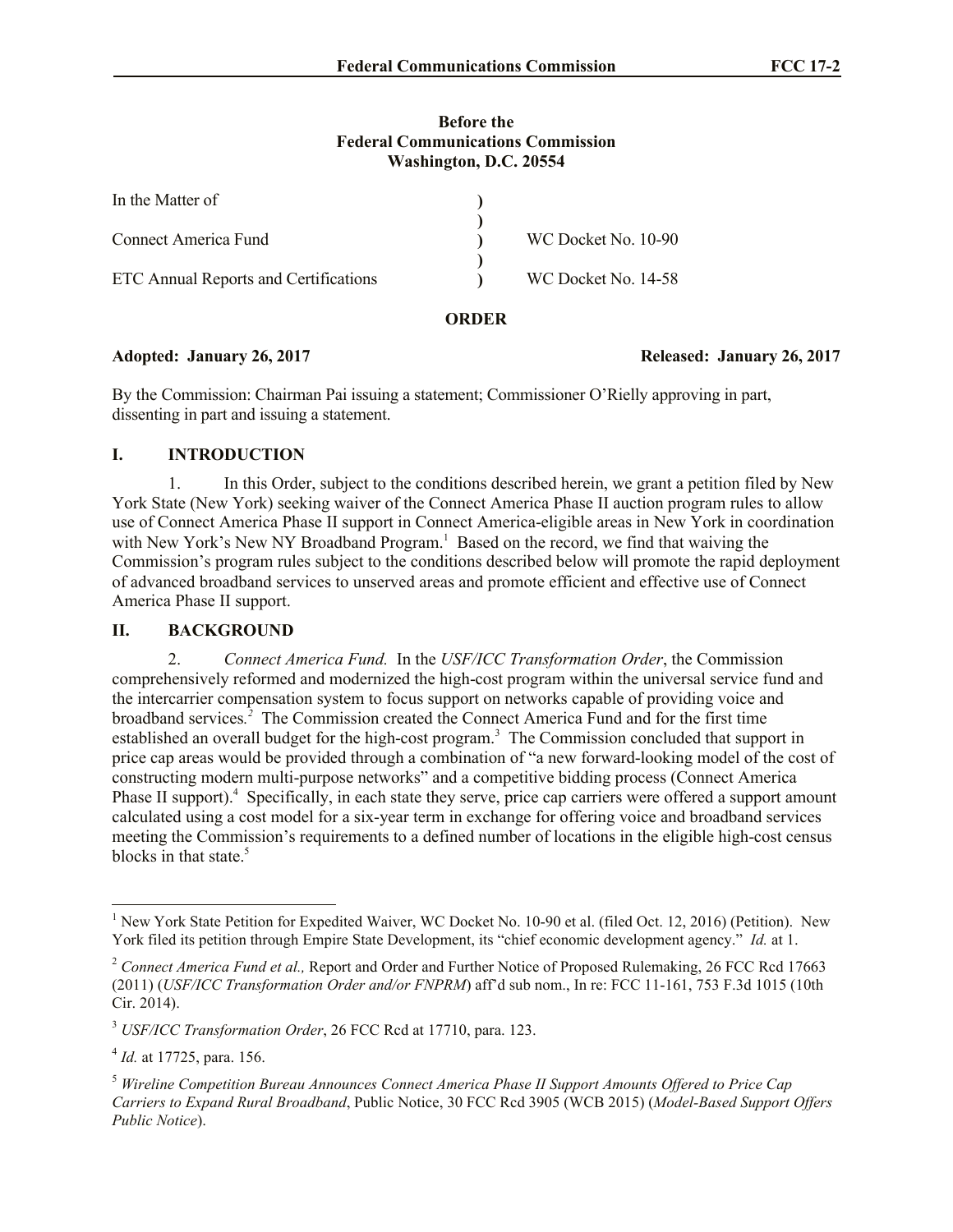3. Ten carriers accepted a total of over \$1.5 billion in annual support to provide broadband to nearly 7.3 million consumers in 45 states and the Commonwealth of the Northern Mariana Islands. Nearly \$175 million in annual Connect America Phase II model-based support was declined.<sup>6</sup> In New York, FairPoint, Frontier, and Windstream accepted Connect America Phase II support, but Verizon declined \$28.4 million in annual support, representing \$170.4 million of Connect America Phase II support over the six-year period.<sup>7</sup>

4. The Commission decided that support not accepted by the price cap carriers would be awarded through a competitive bidding process.<sup>8</sup> In the *April 2014 Connect America Order*, the Commission decided that extremely high-cost census blocks nationwide would be eligible for the Connect America Phase II auction, adopting certain rules regarding participation in the competitive bidding process, the term of support, and eligible telecommunications carrier (ETC) designations.<sup>9</sup>

In May 2016, the Commission adopted a framework for the Connect America Phase II auction.<sup>10</sup> Specifically, the Commission will accept bids for four technology-neutral service tiers with varying speed and usage allowances, and for each tier will differentiate between bids that would offer either low or high latency.<sup>11</sup> The Commission also adopted a budget of \$215 million per year for a 10year support term,<sup>12</sup> finalized decisions regarding areas that are eligible for the auction,<sup>13</sup> adopted certain eligibility requirements as well as post-auction obligations and oversight measures, $14$  and provided basic guidance about the auction process.<sup>15</sup>

6. The Commission also sought comment on a number of issues, including on how to apply weights to the different service tiers, on measures to achieve the public interest objective of ensuring appropriate support for all states, and on measures to achieve the public interest objective of expanding broadband on Tribal lands.<sup>16</sup> Specific details regarding the mechanics of the auction will be determined by the Commission at a future date after further opportunity for comment.<sup>17</sup>

7. In August 2016, the Wireline Competition Bureau (Bureau) released a list of the census blocks that are preliminarily eligible for the Connect America Phase II auction. The Bureau will release a

<sup>&</sup>lt;sup>6</sup> Press Release, Carriers Accept Over \$1.5 Billion in Annual Support from Connect America Fund to Expand and Support Broadband for Nearly 7.3 Million Rural Consumers in 45 States and One Territory (Aug. 27, 2015), http://transition.fcc.gov/Daily\_Releases/Daily\_Business/2015/db0827/DOC-335082A1.pdf.

<sup>7</sup> *Id.*; *Model-Based Support Offers Public Notice*. Verizon declined \$28.4 million in annual Connect America Phase II model-based support for a six year term—\$170.4 million total over the course of the Connect America Phase II model-based support term.

<sup>8</sup> *USF/ICC Transformation Order*, 26 FCC Rcd at 17732, para. 179.

<sup>9</sup> *Connect America Fund et al*., Report and Order et al., 29 FCC Rcd 7051, 7060-66, paras. 29-47 (2014) (*April 2014 Connect America Order and/or FNPRM*).

<sup>&</sup>lt;sup>10</sup> Connect America Fund et al., Report and Order and Further Notice of Proposed Rulemaking, 31 FCC Rcd 5949 (2016) (*Phase II Auction Order and/or FNPRM*).

<sup>11</sup> *Id.* at 5957, para. 15.

<sup>12</sup> *Id.* at 5975, para. 79.

<sup>13</sup> *Id.* at 5968-74, paras. 51-73.

<sup>14</sup> *Id.* at 5980-6018, paras. 91-194.

<sup>15</sup> *Id.* at 5975-79, paras. 80-90.

<sup>16</sup> *Phase II Auction FNPRM*, 31 FCC Rcd at 6020-27, paras. 205-29.

<sup>17</sup> *Phase II Auction Order*, 31 FCC Rcd at 5952, para. 3.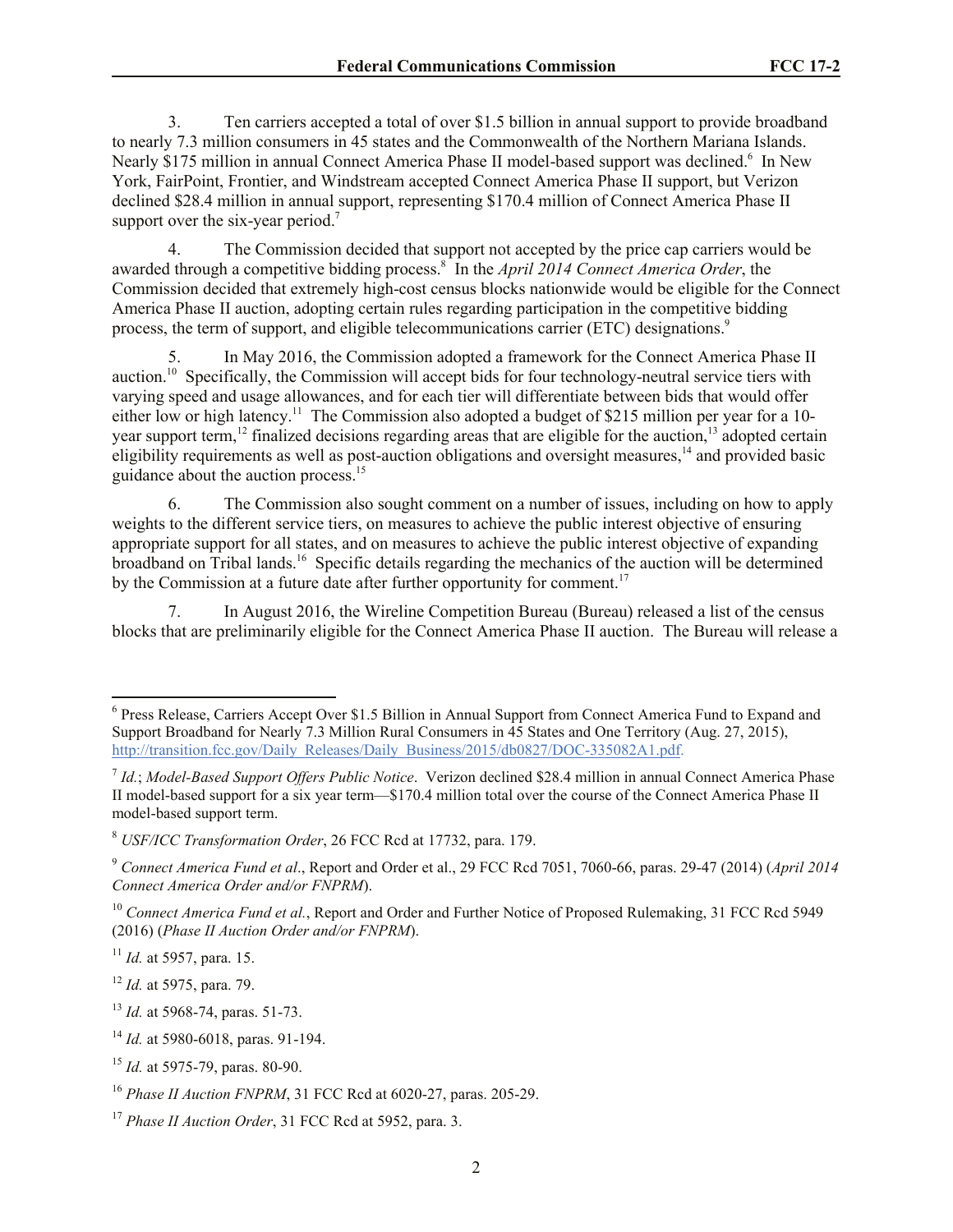final list of the eligible census blocks approximately three months prior to the deadline for short-form applications.<sup>18</sup>

8. *New York Petition.* In January 2015, New York launched the New NY Broadband Program, a public-private initiative created to speed the deployment of broadband in the state.<sup>19</sup> New York budgeted \$500 million for its Broadband Program to be disbursed through a competitive bidding process which NY is conducting in phases.<sup>20</sup> Participants are also required to contribute funds towards their projects to better leverage state funds.<sup>21</sup> In the first two phases of the program, recipients were required to offer broadband at download speeds of at least 100 Mbps in most areas.<sup>22</sup> If no "qualifying, commercially reasonable" application was submitted to offer download speeds at 100 Mbps in unserved areas, New York would consider applications that propose to offer download speeds below 100 Mbps.<sup>23</sup> However, all applications were required to offer download speeds of 25 Mbps at a minimum.<sup>24</sup> All build out for the first two phases must be completed by Dec. 31, 2018.<sup>25</sup> New York support is disbursed as frequently as quarterly to reimburse eligible expenses, provided that New York awardees are in compliance with the terms and conditions of the program, and that they submit the required status reports and documentation of their eligible expenses.<sup>26</sup> New York awardees are limited to using New York support for capital expenses. $27$ 

9. New York has already selected Phase 1 applicants, which collectively will receive \$54.2 million in state funding, with applicants providing \$21.6 million in private investment.<sup>28</sup> New York recently conducted Phase 2 of its program and will announce winning bidders soon.<sup>29</sup> New York has indicated that it delayed making areas that are located in Verizon's territory eligible for its program because of the uncertainty surrounding the Connect America funding.<sup>30</sup> In its petition, New York requests that the Commission waive its Connect America Phase II auction rules to make the entire amount

<sup>20</sup> *Id.* at 2.

l

<sup>21</sup> Petition at 2: New York State, New NY Broadband Program: Phase 2 Requests for Proposal Guidelines, at 13-14 & n.27 (2016), https://nysbroadband.ny.gov/sites/default/files/documents/new-ny-broadband/New-NY-Broadband-Program-Phase-2-RFP-Guidelines-8-3.pdf (New NY Broadband Program Guidelines) (requiring that at least 10 percent of the total eligible project costs be "equity capital injected into the project by the applicant," and stating that New York will not consider an application proposing a co-investment of less than 20 percent of total eligible project costs).

<sup>22</sup> Petition at 2.

 $^{23}$  New NY Broadband Program Guidelines at 14-15.

<sup>24</sup> *Id.* at 14-15.

 $25$  Petition at 2.

<sup>26</sup> New NY Broadband Program Guidelines at Appx. D "Phase II Disbursement Agreement"  $4(a)$  & Exh. E.

<sup>27</sup> *Id.* at Appx. C "Phase II Eligible and Ineligible Expenses".

<sup>28</sup> Petition at 3. *See* New York State Broadband Program Office, New NY Broadband Program – Phase 1 Awards, https://nysbroadband.ny.gov/new-ny-broadband-program/phase-1-awards (last visited Nov. 23, 2016).

 $^{29}$  New York has adopted requirements for Phase 2 of its program and required applications to be submitted by Nov. 30, 2016. New NY Broadband Program Guidelines at 27-28. New York also invited applicants to submit "preliminary proposals" for serving Connect America-eligible areas. New NY Broadband Program Guidelines at 20.

<sup>30</sup> Petition at 13.

<sup>18</sup> *Wireline Competition Bureau Releases Preliminary List and Map of Eligible Census Blocks for the Connect America Phase II Auction*, WC Docket No. 10-90, 31 FCC Rcd 8870 (WCB 2016) (*Phase II Auction Preliminarily Eligible Census Blocks Public Notice*).

<sup>&</sup>lt;sup>19</sup> Petition at 2.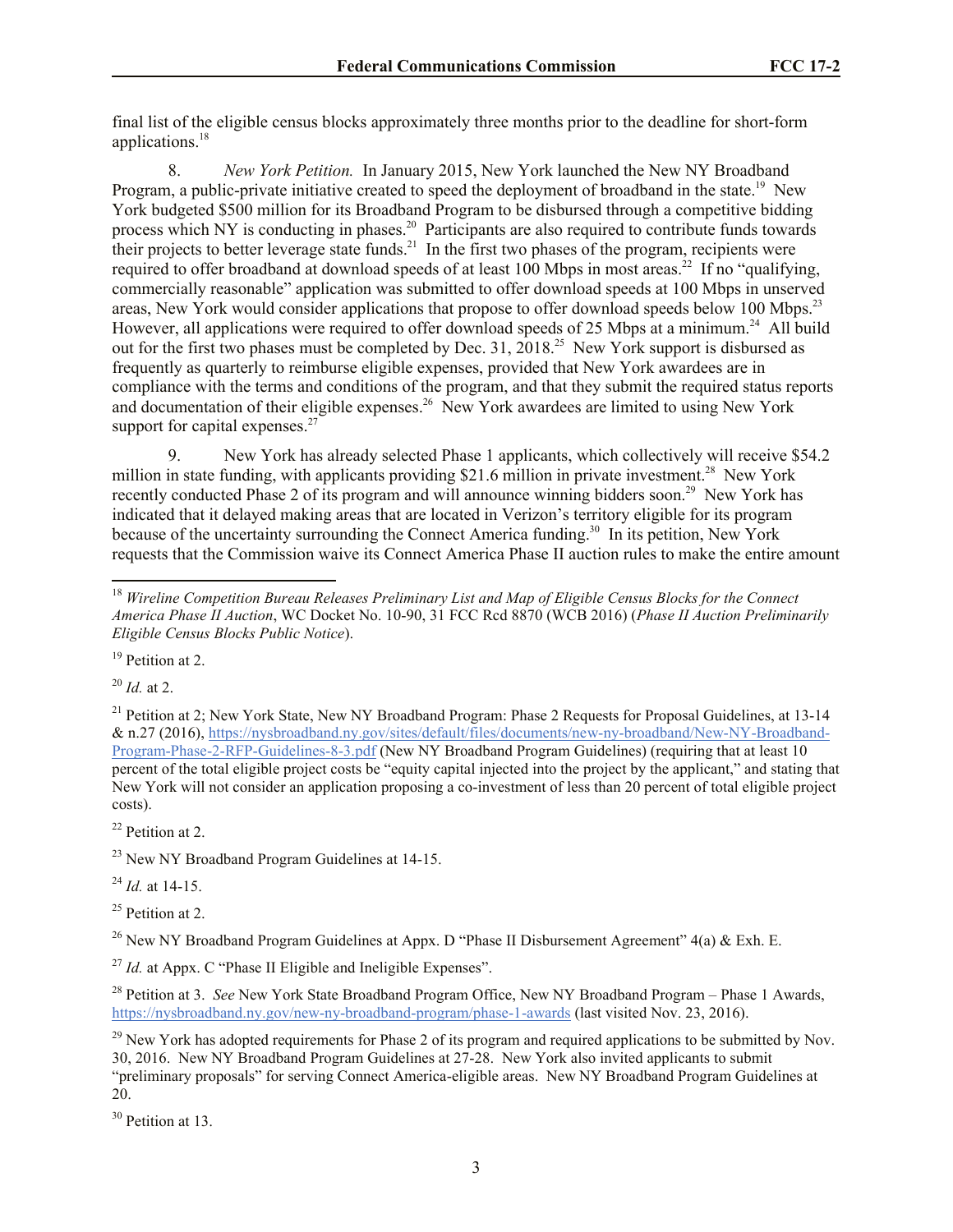of funding declined by Verizon available to New York for allocation through New York's broadband program.<sup>31</sup> New York claims that such an approach would align the Connect America Phase II auction with its broadband program, which would lead to the expedited deployment of broadband in New York, consistent with the Commission's goals.<sup>32</sup> New York commits to meet certain conditions to ensure that such an arrangement will fulfill the Commission's objectives for Connect America Phase II support.<sup>33</sup>

10. *Waiver Standard.* Generally, the Commission's rules may be waived for good cause shown.<sup>34</sup> The Commission may exercise its discretion to waive a rule where the particular facts make strict compliance inconsistent with the public interest.<sup>35</sup> In addition, the Commission may take into account considerations of hardship, equity, or more effective implementation of overall policy on an individual basis.<sup>36</sup> Waiver of the Commission's rules is appropriate if both (i) special circumstances warrant a deviation from the general rule, and (ii) such deviation will serve the public interest.<sup>37</sup>

#### **III. DISCUSSION**

11. We find that New York has demonstrated good cause warranting waiver of the Connect America Phase II program rules, subject to the conditions we adopt in this Order. Accordingly, we will make an amount up to the amount of Connect America Phase II model-based support that Verizon declined in New York—\$170.4 million—available to applicants selected in New York's New NY

l

<sup>34</sup> 47 CFR § 1.3.

<sup>35</sup> *Northeast Cellular Telephone Co. v. FCC*, 897 F.2d 1164, 1166 (D.C. Cir. 1990) (*Northeast Cellular*).

<sup>36</sup> *WAIT Radio v. FCC*, 418 F.2d 1153, 1159 (D.C. Cir. 1969); *Northeast Cellular*, 897 F.2d at 1166.

<sup>37</sup> *NetworkIP, LLC v. FCC*, 548 F.3d 116, 125-128 (D.C. Cir. 2008); *Northeast Cellular*, 897 F.2d at 1166.

<sup>31</sup> *Id.* at 7.

<sup>32</sup> *Id.* at 7-8.

<sup>&</sup>lt;sup>33</sup> *Id.* at 8. A number of service providers that serve New York submitted similar letters supporting New York's petition. *See* Letter from Shawn Beqaj, Vice President Regulatory and Interconnection, Armstrong Telephone Company, to Marlene H. Dortch, Secretary, FCC, WC Docket No. 10-90 (filed Oct. 31, 2016); Letter from Mark R. Maytum, President & Chief Operating Officer, Cassadaga Telephone Company, to Marlene H. Dortch, Secretary, FCC, WC Docket No. 10-90 (filed Oct. 24, 2016); Letter from James P. Forcier, Chief Executive Officer, Chazy and Westport Telephone Co., to Marlene H. Dortch, Secretary, FCC, WC Docket No. 10-90 (filed Oct. 24, 2016); Letter from Donald A. Ceresoli, Jr., President, Citizens Telephone Company of Hammond, New York, Inc., to Marlene H. Dortch, Secretary, FCC, WC Docket No. 10-90 (filed Oct. 24, 2016); Letter from Shana Macey, President, Crown Point Telephone Corporation, to Marlene H. Dortch, Secretary, FCC, WC Docket No. 10-90 (filed Oct. 24, 2016); Letter from Mark R. Maytum, President & Chief Operating Officer, Dunkirk and Fredonia Telephone Company, to Marlene H. Dortch, Secretary, FCC, WC Docket No. 10-90 (filed Oct. 24, 2016); Letter from Brian Ketchum, Vice President & General Manager, Empire Telephone Corporation, to Marlene H. Dortch, Secretary, FCC, WC Docket No. 10-90 (filed Oct. 21, 2016); Letter from Michael T. Skrivan, Vice President Regulatory, FairPoint Communications, to Marlene H. Dortch, Secretary, FCC, WC Docket No. 10-90 (filed Oct. 24, 2016); Letter from Jason Shelton, General Manager, Germantown Telephone Co., Inc., to Marlene H. Dortch, Secretary, FCC, WC Docket No. 10-90 (filed Oct. 24, 2016); Letter from Glen Faulkner, General Manager, The Margaretville Telephone Company, to Marlene H. Dortch, Secretary, FCC, WC Docket No. 10-90 (filed Oct. 24, 2016); Letter from James R. Becker, President, The Middleburgh Telephone Company, to Marlene H. Dortch, Secretary, FCC, WC Docket No. 10-90 (filed Oct. 24, 2016); Letter from Harley M. Ruppert, President, Newport Telephone Company, Inc., to Marlene H. Dortch, Secretary, FCC, WC Docket No. 10-90 (filed Oct. 24, 2016); Letter from Jeffrey S. McGrath, Vice President Regulatory Affairs, Nicholville Telephone Company, to Marlene H. Dortch, Secretary, FCC, WC Docket No. 10-90 (filed Oct. 24, 2016); Letter from James P. McCarthy, President, Oneida County Rural Telephone Co., to Marlene H. Dortch, Secretary, FCC, WC Docket No. 10-90 (filed Oct. 24, 2016); Letter from Kevin P. Lynch, Vice President Technical Operations, Slic Network Solutions, Inc., to Marlene H. Dortch, Secretary, FCC, WC Docket No. 10-90 (filed Oct. 24, 2016) (collectively, New York Service Providers). *See also* Letter from Robert R. Puckett, President, New York State Telecommunications Association, Inc., to Marlene H. Dortch, Secretary, FCC, WC Docket No. 10-90 et al. (filed Dec. 20, 2016).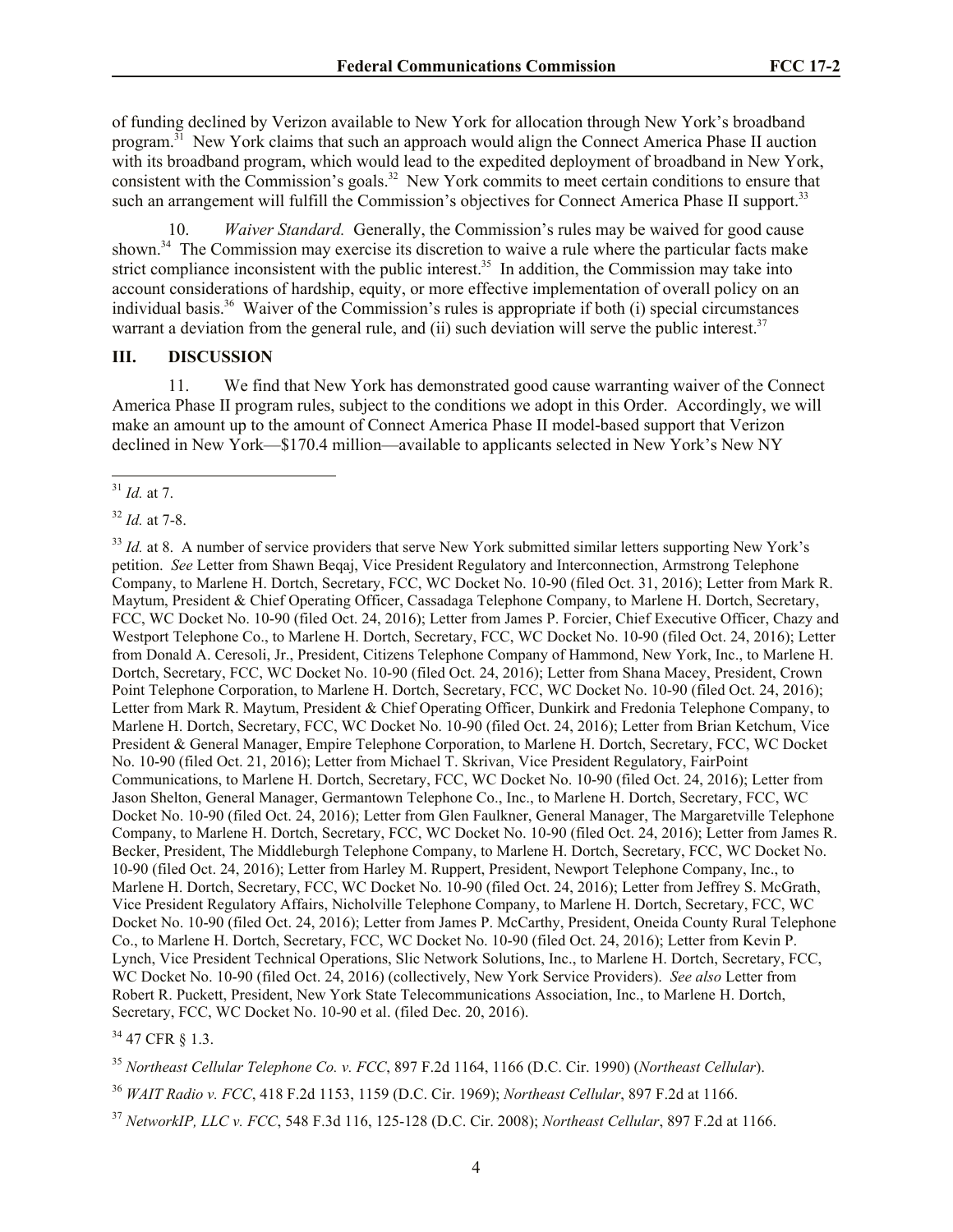Broadband Program in accordance with the framework we set below. Specifically, we waive certain portions of the Part 54 program rules and certain decisions adopted in the Commission's orders related to the Connect America Phase II auction to the extent described in this Order.<sup>38</sup> Because Connect America Phase II support will be allocated in partnership with New York's program rather than through the Commission's nationwide Phase II auction, the Commission's competitive bidding rules for universal service are not applicable.<sup>39</sup>

12. For each New York winning bid that includes Connect America-eligible areas, we will authorize Connect America support up to the total reserve prices of all of the Connect America Phase II auction eligible census blocks that are included in the bid, provided that New York has committed, at a minimum, the same dollar amount of New York support to the Connect America-eligible areas in that bid. Before Connect America Phase II support is authorized, the Bureau will closely review the winning bidders to ensure that they have met the eligibility requirements we have adopted below and that they are technically and financially qualified to meet the terms and conditions of Connect America support. Authorized recipients of Connect America Phase II support will receive equal monthly payments of Connect America support over a 10-year support term and must offer voice and broadband service meeting the Commission's requirements to the required number of locations by the Commission's deadlines. They will be subject to the same level of oversight and non-compliance measures as all other Connect America Phase II recipients.

13. We note that New York intends to include Connect America-eligible areas in Phase 3 of its program and will make available at least \$200 million in New York support to serve Connect America Phase II auction-eligible areas.<sup>40</sup> New York has indicated that it will adopt requirements for Phase 3 of its program that are largely similar to the requirements adopted for Phase 2 of its program. We expressly condition our waiver on the requirement that any modifications New York makes to its Phase 2 requirements must be consistent with Communications Act of 1934, as amended (the Act), must allow for the provision of Connect America support only to entities that are eligible under Commission rules, and must not conflict with the conditions set forth in this Order and the requirements the Commission has adopted for the Phase II auction and the Connect America Fund generally. New York shall file with the Bureau and in WC Docket No. 10-90 the Phase 3 requirements once adopted along with a description of any changes, and we reserve the right to reexamine our public interest findings if requirements are materially changed.<sup>41</sup> New York shall also notify the Bureau in the event it grants any waivers of the requirements so that the Bureau can evaluate the continued consistency of New York's program and/or the individual waiver recipient with the Act and Connect America Fund rules.

## **A. Special Circumstances**

14. We conclude that New York has demonstrated that special circumstances warrant deviation from the Connect America Phase II auction program rules. We find that New York is uniquely situated to quickly and efficiently further our goal of broadband deployment. New York has committed a significant amount of its own support—at least \$200 million—to Phase 3 of its broadband program that is

<sup>38</sup> *See* 47 CFR §§ 54.309(a)(2), 54.315.

<sup>39</sup> *See* 47 CFR §§ 1.21001-1.21004.

<sup>40</sup> New York Jan. 24, 2017 *Ex Parte* Letter at 1; Letter from John M. Beahn, Counsel to Empire State Development, to Marlene H. Dortch, Secretary, FCC, WC Docket No. 10-90 et al., at 1-2 (filed Dec. 15, 2016) (New York Dec. 15, 2016 *Ex Parte* Letter).

 $<sup>41</sup>$  We note that requiring New York to submit its program requirements to the record will give interested parties an</sup> opportunity to review the requirements for consistency with this waiver. *See* Letter from John P. Janka, Counsel to ViaSat, Inc., to Marlene H. Dortch, Secretary, FCC, WC Docket No. 10-90, at 3 (filed Dec. 22, 2016) (ViaSat Dec. 22, 2016 *Ex Parte* Letter) (urging the Commission to "provide the public an opportunity to comment" upon New York's program guidelines).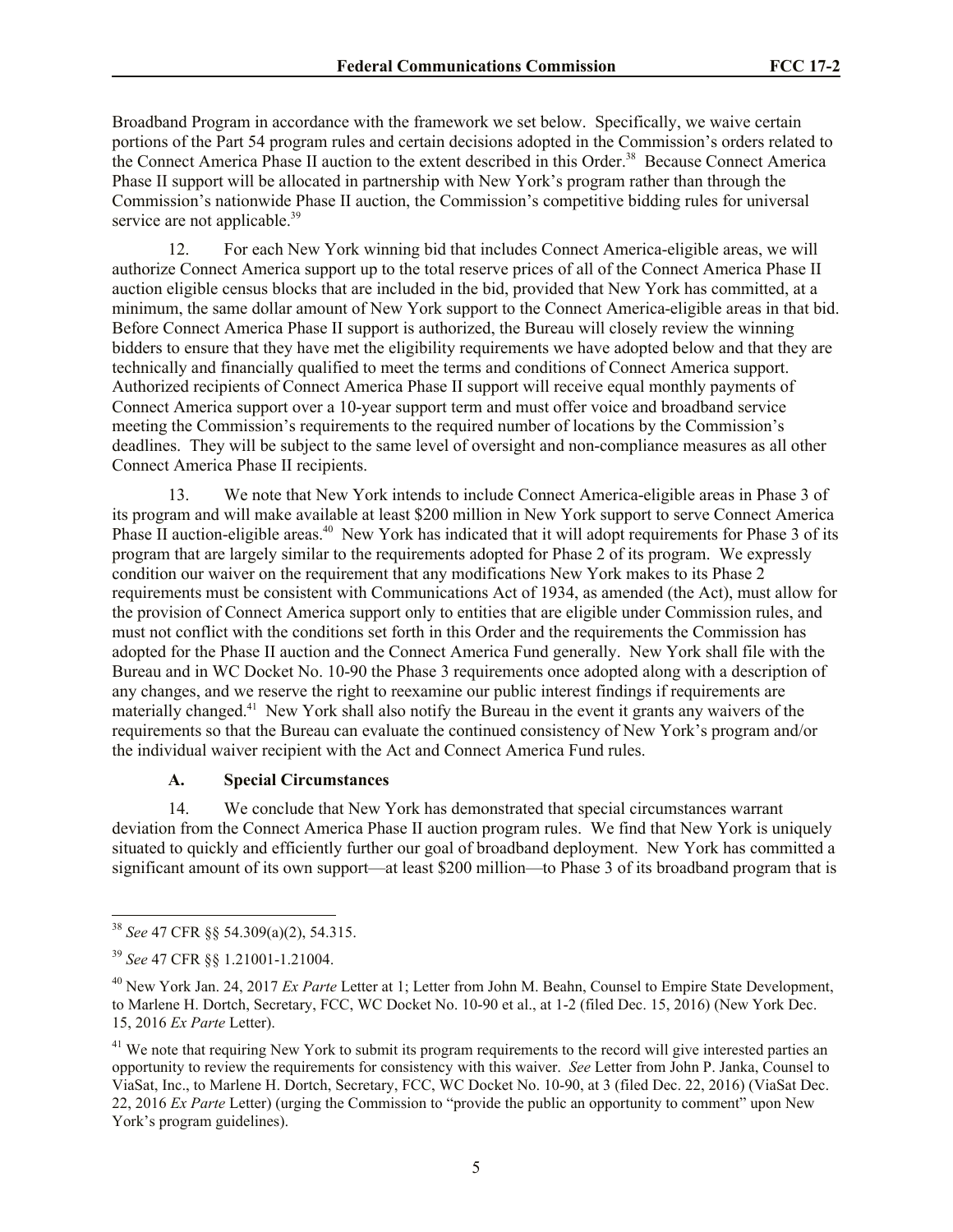designed to be compatible with and achieve the goals of Connect America Phase II.<sup>42</sup> Moreover, New York is poised to quickly implement the next phase of its program in a matter of months so that deployment of broadband of speeds that meet or exceed the Commission's baseline requirements for Connect America can be achieved while the Commission is in the process of finalizing and implementing the Connect America Phase II auction.<sup>43</sup>

15. New York has also demonstrated that there are unique timing considerations given it has already commenced implementation of its own state broadband program.<sup>44</sup> As one commenter notes, if New York were to exclude Connect America Phase II eligible areas from its program to avoid overlap with the Connect America Phase II auction, it would be "impossible" for broadband providers to build an efficient network because the Connect America Phase II census blocks are interspersed with census blocks that are eligible for the New York program.<sup>45</sup> On the other hand, if New York were to postpone its program to wait for Connect America Phase II support to be authorized, it would not be able to achieve its aggressive build-out objectives, thereby delaying service to consumers.<sup>46</sup>

16. We are not persuaded by commenters that claim that New York has not demonstrated special circumstances because New York made a voluntary decision to establish a program with the knowledge that Verizon could decline support, and that New York should instead align its program with Connect America Phase  $II^{47}$  We believe such a stance would be contrary to our efforts to encourage states to implement their own funding programs and could lead to further delay in the deployment of broadband to unserved communities. We decline to take action that would effectively dissuade states from taking any action to disburse their own funds until the Commission first acts on its own program.<sup>48</sup>

17. Based on the record before us, we conclude that New York appears to be uniquely situated among states to coordinate with the Commission for purposes of the Connect America Phase II auction, and we would not expect to find other states providing the same level of funding nor facing the same timing constraints as New York. Nonetheless, we do not address here arguments that other states

<sup>43</sup> Petition at 12-13.

<sup>&</sup>lt;sup>42</sup> Petition at 2, 12; Letter from John M. Beahn, Counsel to Empire State Development, to Marlene H. Dortch, Secretary, FCC, WC Docket No. 10-90, at 1 (filed Jan. 24, 2017) (New York Jan. 24, 2017 *Ex Parte* Letter) (confirming that New York "would make at least \$200 million available in the upcoming phase of its reverse auction to ensure that State broadband funding would meet or exceed any federal [Connect America] funding allocated and awarded pursuant to the waiver"). *See also* Comments of the Pennsylvania Public Utility Commission, WC Docket No. 10-90 et al., at 4 (filed Oct. 24, 2016) (Pennsylvania PUC Comments) ("New York is in a unique position as it is currently implementing a state broadband deployment initiative."); Comments of Verizon, WC Docket No. 10-90 et al., at 4 (filed Oct. 24, 2016) (Verizon Comments) (noting "the significant amount of broadband funding provided by New York" and "the overlap between the [Connect America] program and the New York program").

<sup>44</sup> Verizon Comments at 4 (noting that the "timing differences between the two programs" demonstrates special circumstances).

<sup>&</sup>lt;sup>45</sup> Comments of Haefele TV Inc., WC Docket No. 10-90 (filed Oct. 21, 2016).

<sup>46</sup> Petition at 12-13.

<sup>&</sup>lt;sup>47</sup> Opposition of the Wireless Internet Service Providers Association to New York State Petition for Expedited Waiver, WC Docket No. 10-90 et al., at 7-8 (filed Oct. 24, 2016) (WISPA Comments).

<sup>48</sup> John P. Janka, Counsel to ViaSat, Inc., and Stephen E. Coran, Counsel to WISPA, WC Docket No. 10-90, at 2 (filed Dec. 7, 2016) (ViaSat and WISPA Dec. 7, 2016 *Ex Parte* Letter) (suggesting that New York "could condition its support" in Connect America-eligible areas "on the outcome of" the Connect America Phase II auction"). *See also Phase II Auction Order*, 31 FCC Rcd at 5977, para. 86 (recognizing and applauding state-based initiatives to advance broadband deployment).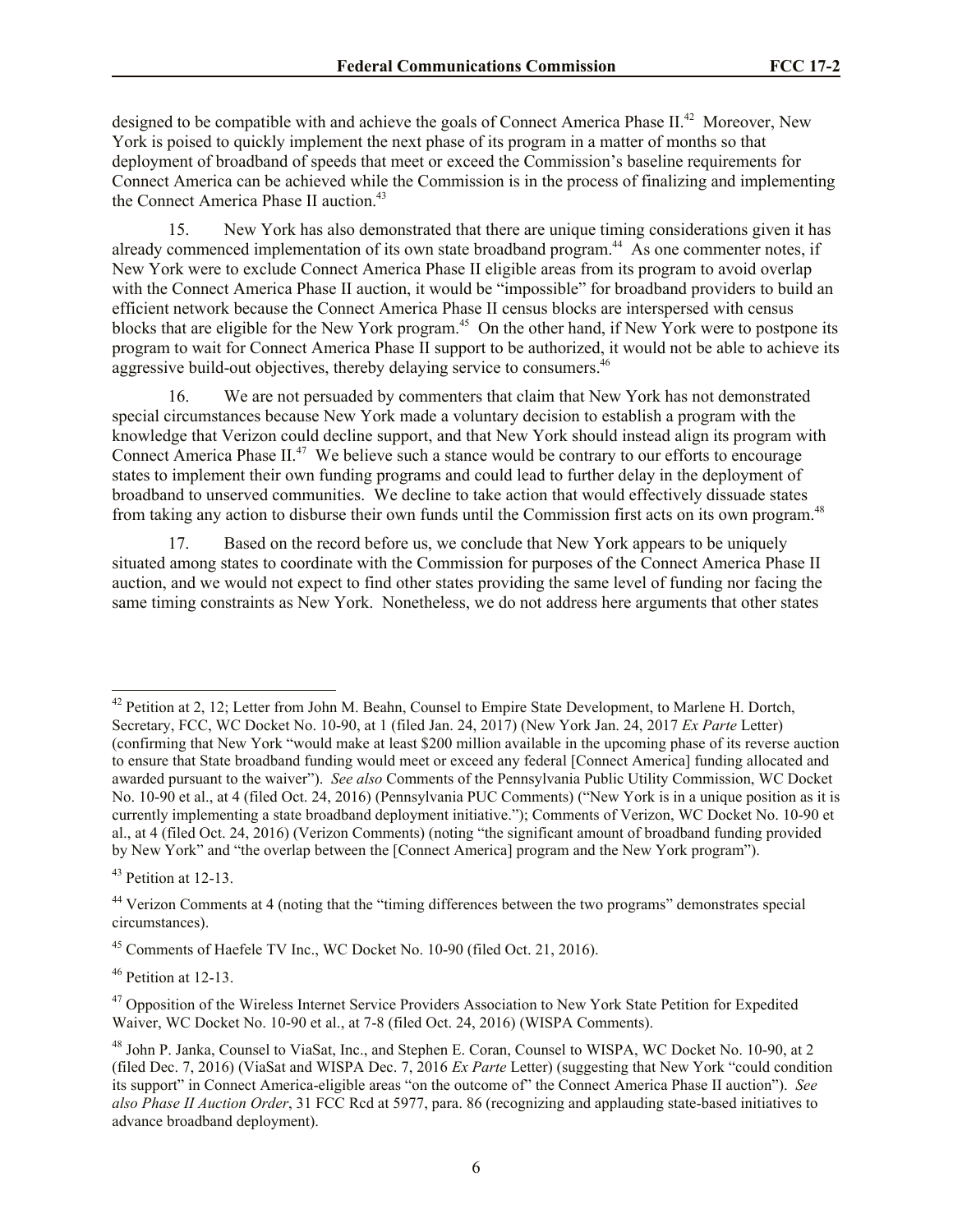are in a similar position to New York, as we have before us only a waiver request by one state.<sup>49</sup> No other state has requested a similar waiver.<sup>50</sup>

## **B. Public Interest**

l

18. We also conclude that New York has demonstrated that the public interest will be served by waiving the Connect America Phase II auction program rules to the extent described herein and subject to the conditions we adopt below to ensure that the support is allocated, used, and monitored consistent with the objectives the Commission has established for the Connect America Fund.

19. We conclude that granting the waiver will advance several key objectives of the Connect America program, and that strict application of the Connect America Phase II auction program rules would frustrate those objectives. First, the waiver will promote the rapid deployment of advanced broadband services to unserved areas.<sup>51</sup> Moving swiftly to authorize entities to receive Connect America Phase II support in New York in coordination with New York's broadband program will accelerate the deployment of broadband that meets or exceeds the Commission's baseline Connect America Phase II

<sup>&</sup>lt;sup>49</sup> Comments of ViaSat, WC Docket No. 10-90, at 4-5 (filed Oct. 24, 2016) (ViaSat Comments); Reply Comments of ViaSat, WC Docket No. 10-90, at 4-5 (filed Oct. 31, 2016) (ViaSat Reply); Reply Comments of the Wireless Internet Service Providers Association to New York State Petition for Expedited Waiver, WC Docket No. 10-90 et al., at 2 (filed Oct. 31, 2016) (WISPA Reply); Letter from John P. Janka, Counsel to ViaSat, Inc., and Stephen E. Coran, Counsel to WISPA, to Marlene H. Dortch, Secretary, FCC, WC Docket No. 10-90, at 2-3 (filed Jan. 24, 2017) (ViaSat and WISPA Jan. 24, 2017 *Ex Parte* Letter). *See also* WISPA Comments at 8 ("[I]t may be true that other states and territories are waiting for the Commission to schedule the [Connect America] reverse auction before they move forward with their own plans . . . .").

<sup>&</sup>lt;sup>50</sup> We note that several other states in the past have made us aware of their contributions to broadband deployment and existing state initiatives. *See, e.g.,* Pennsylvania PUC Comments at 4-5 (noting that that the state "does not currently have an operating broadband deployment program," but has "developed and implemented a statutorilymandated, multiyear initiative to deploy broadband networks and advanced services provided by [incumbent local exchange carriers] that operate under incentive regulation"); Letter from Peter Larkin, Chair, Board of Directors, Massachusetts Broadband Institute and Karen Charles Peterson, Commissioner, Massachusetts Department of Telecommunications and Cable, to Marlene H. Dortch, Secretary, FCC, WC Docket No. 10-90, at 2 (filed Jan. 9, 2017) (noting that "[T]he Massachusetts Legislature authorized the MBI to invest up to \$40 million in state capital funds for infrastructure" in unserved communities) (Massachusetts Jan. 9, 2017 *Ex Parte* Letter); Letter from Edmund Donnelly, Deputy Director, Massachusetts Broadband Institute, to Marlene H. Dortch, Secretary, FCC, WC Docket No. 10-90 et al., at 1-2 (filed May 17, 2016) (describing MassBroadband 123 and describing the state's allocation of \$50 million of funding to extend broadband to communities in Western Massachusetts); Letter from Michael R. Peevey, President, California Public Utilities Commission, to Marlene H. Dortch, Secretary, FCC, WC Docket No. 10-90 et al., at 1 (filed Sept. 19, 2014) (describing California Advanced Services Fund's \$315 million to support unserved and underserved areas); Reply Comments of the Office of Broadband Deployment, Minnesota Department of Employment and Economic Development, WC Docket Nos. 10-90 & 14-58, at 1 (filed Sept. 17, 2014) (noting the Minnesota legislature appropriated \$20 million for a broadband infrastructure grant program in 2014); Comments of the California Public Utilities Commission, WC Docket Nos. 10-90 & 14-58, at 2-3 (filed Sept. 2, 2014) (describing California's various state universal service support mechanisms and California Broadband Council).

<sup>51</sup> *Phase II Auction Order*, 31 FCC Rcd at 5964, para. 41 ("Given the importance of the availability of broadband in the 21st century, one of the Commission's policy goals is to accelerate the deployment of broadband-capable networks"); *USF/ICC Transformation Order*, 26 FCC Rcd at 17681, para. 51 (adopting a performance goal of ensuring "the universal availability of modern networks capable of delivering broadband and voice service to homes, businesses, and community anchor institutions"). *See also* Petition at 7, 12 (noting that the Commission's "speed and buildout goals . . . would be enhanced as the requirements of the New York program are more rigorous than those applicable to [Connect America]" and that "New York's broadband program is also operating on an extremely rapid deadline").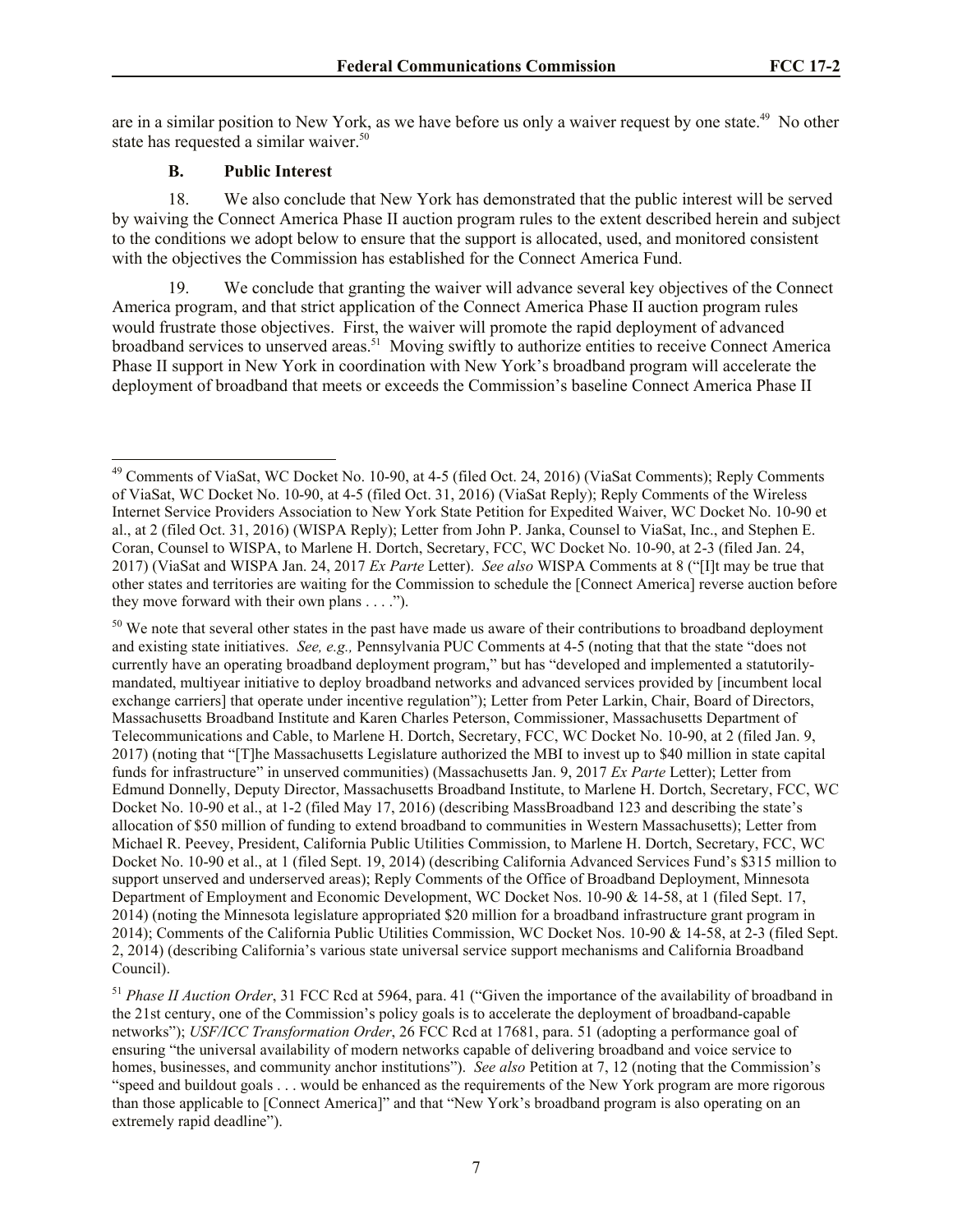auction speed requirements.<sup>52</sup> In prior phases, providers participating in New York's program were required to commit to offer broadband at speeds of 100 Mbps downstream in most areas, or a minimum of 25 Mbps downstream in unserved areas.<sup>53</sup> These downstream speeds fall within the speed tiers the Commission adopted for the Connect America Phase II auction, which include downstream speeds of 10 Mbps, 25 Mbps, 100 Mbps, and 1 Gbps.<sup>54</sup> New York has indicated that it is ready to implement the third phase of its program that will include Connect America-eligible areas as soon as its petition for waiver has been granted and will require that recipients complete their deployment at an accelerated pace as compared to the Connect America Phase II auction deployment schedule.<sup>55</sup> By contrast, we still have a number of steps to take before the Connect America Phase II auction will be conducted, and Connect America Phase II support will be awarded.<sup>56</sup> Once Connect America Phase II support is awarded through the Connect America Phase II auction, recipients will have six years to fully deploy broadband throughout the areas where they have been authorized to receive support.<sup>57</sup>

20. Second, the requested waiver will aid the Commission's objective of ensuring that Connect America Phase II support is used efficiently and effectively.<sup>58</sup> As we discuss in more detail below, granting the waiver will result in aligning New York's support with up to the same amount of Connect America Phase II model-based support that was declined by Verizon for the six-year term. The conditions we adopt below require that the support that we award in coordination with New York's program be no more than the support calculated by the cost model (or the cap we adopt below for extremely high-cost census blocks). We will only authorize Connect America Phase II support to match whatever amount New York commits through its program, subject to a cap.<sup>59</sup> By requiring New York to commit the same or more support to the areas where we authorize Connect America Phase II support, we will likely be able to stretch the available Connect America support to more areas, potentially resulting in the deployment of broadband to more unserved and underserved Americans.<sup>60</sup>

21. Similarly, aligning Connect America Phase II support with New York's broadband program will help ensure that the Connect America Phase II auction does not award support to entities to serve areas where New York has already funded another recipient to offer broadband.<sup>61</sup> This would be

<sup>53</sup> Petition at 2; New NY Broadband Program Guidelines at 14-15.

<sup>54</sup> *Phase II Auction Order*, 31 FCC Rcd at 5957, para. 15.

<sup>55</sup> Petition at 2; Letter from John M. Beahn, Counsel to Empire State Development, to Marlene H. Dortch, Secretary, FCC, WC Docket No. 10-90, at 1 (filed Dec. 5, 2016).

<sup>56</sup> *Phase II Auction Order*, 31 FCC Rcd at 5952, para. 3 (noting that a forthcoming Auction Comment Public Notice will seek comment on other action procedures that must be resolved in order to conduct the auction).

<sup>57</sup> *Id.* at 5964, para. 40.

l

<sup>58</sup> *Id.* at 5986, para. 109 ("As stewards of the public's funding, it is our responsibility to implement safeguards to ensure that these funds are being used efficiently and effectively . . . .").

<sup>59</sup> Pursuant to New York's program rules, participants will be required to make a private investment as well. New NY Broadband Program Guidelines at 13 & n.27.

<sup>60</sup> *See* Comments of Tioga County, WC Docket No. 10-90 et al. (filed Oct. 21, 2016) (noting that "[b]y pooling (New York and Connect America support) together, they will have a much greater impact and increase the ability of the New NY Broadband program to enhance broadband services in New York State").

 $61$  Petition at 7, 13-14 (noting that "[t]here is no certainty that the broadband providers funded through the New York program would be the same providers funded through the [Connect America Phase II auction]"); Comments of New York Service Providers at 1-2 (noting that New York's requested waiver "mitigates concerns presented by holding separate and uncoordinated federal and state auction processes" including "potential funding of duplicative broadband networks and disparate federal-state funding requirements").

<sup>52</sup> *See also* Letter from Anthony G. Collins, President, Clarkson University, to Marlene H. Dortch, Secretary, FCC, WC Docket No. 10-90, at 1 (filed Oct. 21, 2016) (noting the increased speeds requirements for the New NY Broadband program).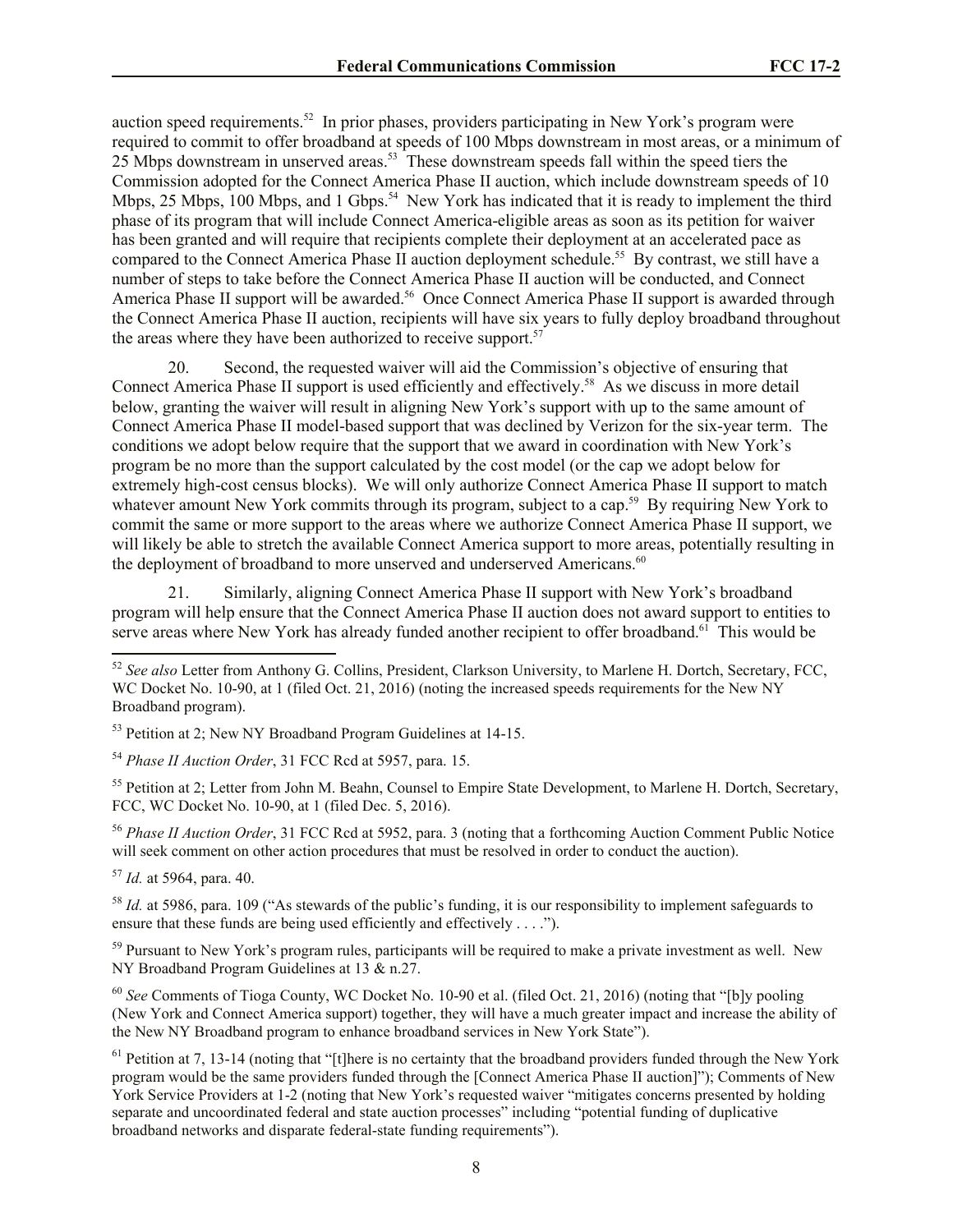contrary to the Commission's general policy objective of not providing support to multiple entities in the same geographic area.<sup>62</sup> The Commission has made clear that it would not be an efficient use of Connect America Phase II support to make eligible areas where a provider is already serving the area with service that meets its requirements.<sup>63</sup> While it is true that to avoid such overlap New York could make Connect America Phase II areas ineligible for its program,  $64$  we conclude that the public interest is better served by permitting recipients of the New York program to leverage Connect America support, New York support, and private investment to deploy broadband in Connect America Phase II areas on an accelerated timetable, thereby directly benefiting those consumers who will be served more quickly than otherwise would be the case. Moreover, potentially less Connect America support will be used to serve these unserved areas than if the areas were auctioned through the Connect America Phase II auction, given the significant state investment that will be coupled with federal support.

22. In a similar vein, this arrangement will ensure that the significant funds that New York has committed towards the deployment of broadband are used in a manner that is consistent with the Commission's own efforts.<sup>65</sup> It will enable the Commission to leverage New York's program that was developed based on local knowledge regarding the needs of consumers living in New York and the capabilities of the potential recipients to efficiently and effectively allocate Connect America support.<sup>66</sup> And the lessons learned from partnering with New York may help inform the Commission's decisions for implementing the nationwide Connect America Phase II auction and also will provide an opportunity to set an example for how state and Commission partnerships could work in the future.<sup>67</sup>

23. We are not convinced by arguments that we are required to address New York's waiver petition in the context of the Further Notice where we sought comment on issues relating to state

<sup>62</sup> *USF/ICC Transformation Order*, 26 FCC Rcd at 17701, para. 103.

<sup>63</sup> *See, e.g.*, *Phase II Auction Order*, 31 FCC Rcd at 5968, para. 52 (finding that "it would not be an efficient use of the Phase II support to make eligible in the auction high-cost or extremely high-cost census blocks in the declined states where the price cap carrier is already providing 10/1 Mbps or better service").

<sup>64</sup> ViaSat Comments at 3-4; ViaSat Reply at 9.

l

<sup>65</sup> The Commission has previously recognized that "states remain key partners even as [our universal service] programs evolve and traditional roles shift." *USF/ICC Transformation Order*, 26 FCC Rcd at 17671, para. 15; *see also* 47 U.S.C. §§ 214, 254 (emphasizing the state's role in the preservation and advancement of universal service); Petition at 10-12 ("Grant of a waiver would help to promote the public interest by facilitating the type of federalstate partnership that Congress, the courts, and the Commission have long recognized as vital to promoting and advancing universal service goals."); Comments of New York Service Providers at 1 ("[S]tates have an important role in advancing the country's Universal Service goals.").

<sup>66</sup> Petition at 6, 11 (stating that the state "has conducted an extensive and granular review of the State's broadband needs in connection with its implementation of New York's broadband program"); Comments of New York Service Providers at 1-2 ("The State has invested significant time and resources in the development of an auction process, including extensive outreach with varied interested parties in the State . . . . These efforts allowed New York to acquire an in-depth understanding of local broadband needs, which resulted in a successful and extremely timely conclusion in the first round of auctions conducted by [the state]."). We disagree with ViaSat's suggestion that New York's local knowledge is irrelevant to New York's program given that the most cost-efficient applications will be chosen. ViaSat Comments at 4 n.6. Instead, a state's local knowledge regarding its consumers, its broadband providers, and the eligible areas can be useful for determining such issues as the required speeds or for assessing whether a broadband provider is qualified to meet the program's terms and conditions. *See also* New York Reply at 5 (noting that New York is "able to work with existing partners to ensure strong participation in the auction" and "avoid duplicative capital spending as a result of its extensive and proprietary mapping efforts").

 $67$  Petition at 11-12 (stating that "[s]uch a partnership could also facilitate further coordination between the Commission and the states on the key broadband policy issues that are necessary to make broadband available throughout the country" and noting that "[g]rant of a waiver would likely spur other states to develop and implement their own broadband programs or enjoy a similar partnership yielding a beneficial outcome for the citizens of their state through co-investment and coordination").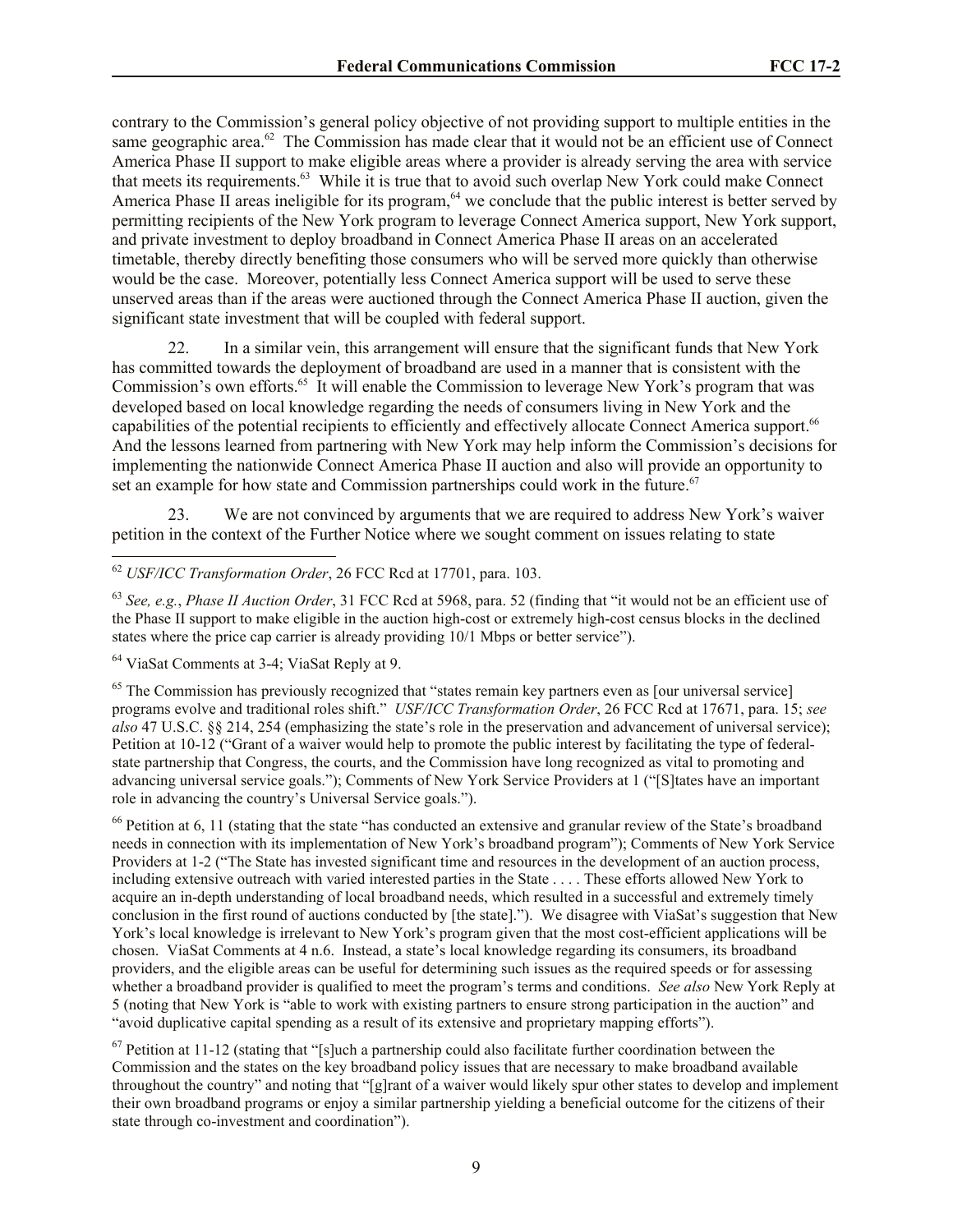distribution of funding for the Connect America Phase II auction.<sup>68</sup> There, the Commission specifically noted that it sought to "design a Phase II auction that achieves an efficient and equitable distribution across the states for Connect America Phase II funding," and focused its proposals on achieving this goal within the Connect America Phase II and Remote Areas Fund auction frameworks.<sup>69</sup> While the Commission solicited other suggestions, it specifically directed commenters to explain "how each of the approaches they advocate would affect the efficiency of the Phase II auction."<sup>70</sup> Here, New York has sought waiver of the Connect America Phase II auction program rules so that the relevant support could be allocated outside of the Connect America Phase II auction. Granting this waiver does not prejudge any decision the Commission might make regarding the issues raised in the Connect America Phase II auction rulemaking.

24. We are also not persuaded by commenters' other attempts to argue that we should as a threshold matter dismiss the petition as improper. We disagree with claims that the petition is insufficient because it is seeking waiver of rules that are not yet in place and that could potentially be adopted in the context of the Further Notice.<sup>71</sup> Instead, we conclude that New York has properly sought waiver of the decisions the Commission has already made to allocate Connect America Phase II support through one nationwide auction program.<sup>72</sup> 

25. We also are not persuaded that we lack the authority to grant New York's petition.<sup>73</sup> As New York points out, section 254 of the Act gives the Commission "significant leeway" to implement and fulfill the objectives of the universal service fund.<sup>74</sup> Rather than giving New York a "block grant,"<sup>75</sup> we are leveraging the competitive process that New York already has in place to determine who we will authorize to receive Connect America Phase II support in New York. The Commission is the entity that will be authorizing federal funds. Contrary to the suggestions of some commenters, support will not be

<sup>68</sup> WISPA Comments at 3-4; ViaSat Comments at 8; American Cable Association Reply Comments on New York State Petition for Expedited Waiver, WC Docket No. 10-90 et al., at 4-5 (Oct. 31, 2016) (ACA Reply); ViaSat Reply at 10.

<sup>69</sup> *Phase II Auction FNPRM*, 31 FCC Rcd at 6024-25, paras. 217-24.

<sup>70</sup> *Id.* at 6025, para. 224.

<sup>&</sup>lt;sup>71</sup> WISPA Comments at 3-4; ACA Reply at 3. ACA subsequently acknowledged that it "better appreciates the timing and funding challenges presented" and now supports "rapid grant of the requested waiver." Letter from Ross J. Lieberman, Senior Vice President of Government Affairs, America Cable Association, to Marlene H. Dortch, Secretary, FCC, WC Docket No. 10-90, at 3 (filed Jan. 13, 2017) (ACA Jan. 13, 2017 *Ex Parte* Letter).

<sup>72</sup> *See, e.g.*, 47 CFR §§ 54.309, 54.310, 54.313, 54.315, 54.316. 54.320 (setting forth the application process, eligibility requirements, eligible areas, support term, deployment obligations, reporting requirements, and noncompliance measures for the Connect America Phase II auction); *Phase II Auction Order*, 31 FCC Rcd at 5968-74, 5975, 5976, paras. 51-73, 79, 84 (finalizing the eligible areas for the Phase II auction and setting a budget of \$215 million annually that includes the Connect America Phase II model-based support that was declined); *Connect America Fund et al.*, Report and Order, 29 FCC Rcd 15644, 15672, para. 75 (2014) (*December 2014 Connect America Order*) (making certain census blocks nationwide eligible for the Connect America Phase II auction); *April 2014 Connect America Order*, 29 FCC Rcd at 7060-61, paras. 30-32 (making extremely high-cost census blocks nationwide eligible for the Connect America Phase II auction).

<sup>&</sup>lt;sup>73</sup> ViaSat Comments at 6-7 (claiming that the "Commission should retain ultimate control over the disbursement of universal service funds" and granting the petition would "instead delegate responsibility for such matters to New York"): ACA Reply at 3: ViaSat Reply at 8.

<sup>74</sup> 47 U.S.C. § 254(b) (stating that the Commission shall base policies for the preservation and advancement of universal service on certain principles); Petition at 14 (citing *Clark-Cowlitz Joint Operating Agency v. FERC*, 826 F.2d 1074, 1080 (DC Cir. 1987)).

<sup>75</sup> WISPA Comments at 9; ViaSat Comments at 7; ViaSat Reply at 8-9.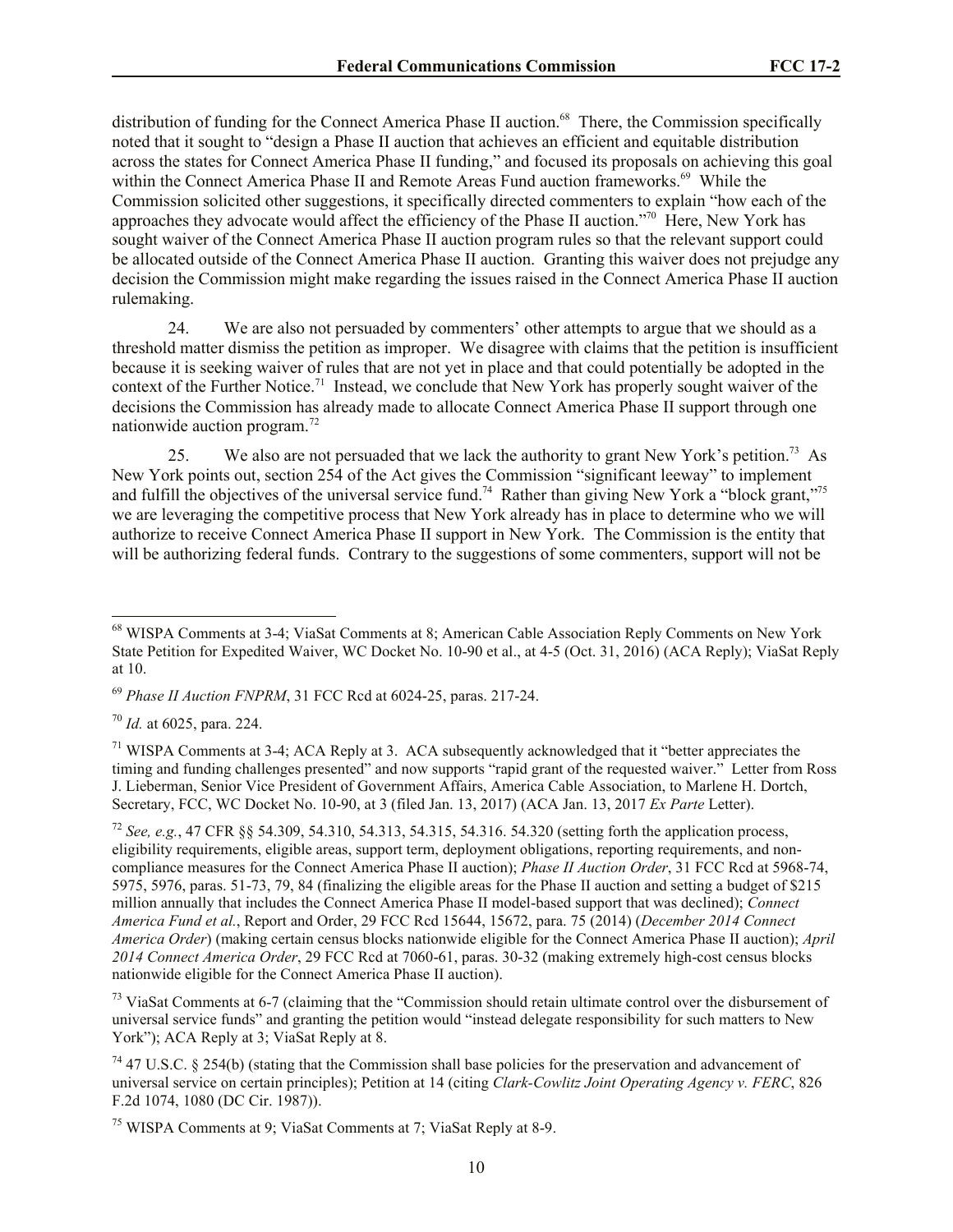disbursed to the New York state government.<sup>76</sup> Rather, the Universal Service Administrative Company (USAC) will disburse the support directly to the authorized carriers, which as explained below must all obtain ETC designations before they are authorized to receive support.

26. Moreover, we adopt conditions below to ensure that this partnership with New York achieves our Connect America objectives, and that the Commission retains control of the oversight and distribution of the funds. As discussed in more detail below, the Commission will maintain control over the funds at all times, 1) by specifying where Connect America Phase II support can be awarded and placing limitations on how much support can be allocated to those areas, 2) by ensuring that the recipients are qualified to meet the obligations and individually authorizing the recipients, 3) by having USAC directly disburse the support to authorized ETCs in monthly installments, 4) by requiring the recipients to comply with the same level of oversight as all other Connect America Phase II recipients, and 5) by subjecting the recipients to non-compliance measures if they do not comply the program requirements.<sup>77</sup> For all of these reasons, this partnership is fully consistent with the Telecommunications Act of 1996.<sup>78</sup>

27. We address some of the differences between the framework the Commission has adopted for the Connect America Phase II auction and New York's program in the conditions to this waiver discussed below,<sup>79</sup> which are designed to ensure that federal funds are used in a manner consistent with the objectives of the Connect America Fund. We do not find that the remaining differences alter our analysis of the costs and benefits of granting a waiver.<sup>80</sup> Nor do those differences require a finding that granting the waiver petition is not in the public interest. Most notably, whereas the Commission has adopted several performance and latency tiers for the Phase II auction and has sought comment on how to weight those tiers,<sup>81</sup> we do not require New York to use this particular methodology for allocating support. The New York program also scores bids using a cost to serve per location methodology, whereas the Commission has decided to score bids relative to the reserve price in the Connect America Phase II auction.<sup>82</sup>

28. Each of the decisions that the Commission made for the nationwide Connect America Phase II auction was based on a desire to advance for the entire country the section 254 statutory principles of ensuring that consumers in rural and high-cost areas of the country have access to advanced telecommunications and information services that are reasonably comparable to those services in urban areas, at reasonably comparable rates.<sup>83</sup> While in the context of a nationwide auction, the Commission determined that the framework it adopted for the Connect America Phase II auction served the public interest, that does not preclude us now, in the context of a waiver proceeding, from weighing in the balance the public interest benefits of bringing more robust service to consumers more quickly, by leveraging New York's existing program and additional funds.<sup>84</sup> Moreover, by coordinating our efforts

<sup>79</sup> *See infra* Section III.

l

<sup>80</sup> ViaSat Comments at 5-6; ViaSat Reply at 7; Reply Comments of Hughes Network Systems, LLC, WC Docket No. 10-90, at 2-4 (filed Oct. 31, 2016) (Hughes Reply); ViaSat and WISPA Dec. 7, 2016 *Ex Parte* Letter at 1-2.

<sup>81</sup> *Phase II Auction Order*, 31 FCC Rcd at 5957, 5976, paras. 15, 84.

<sup>82</sup> New NY Broadband Program Guidelines at 28; *Phase II Auction Order*, 31 FCC Rcd at 5977, para. 84.

<sup>83</sup> 47 U.S.C. § 254(b); *Phase II Auction Order*, 31 FCC Rcd at 5976-77, para. 84

<sup>84</sup> *See* ViaSat and WISPA Jan. 24, 2017 *Ex Parte* Letter at 5 (arguing that if New York decided to require bidders to commit to higher speeds it would be "fundamentally inconsistent with the Commission's decision *not* to require providers to meet higher speeds than the Commission's minimum speeds") (emphasis in original).

<sup>76</sup> *See* WISPA Comments at 2 (claiming that New York is "statutorily ineligible" to receive Connect America support because it is not an ETC); ACA Reply at 3; ViaSat Reply at 8-9.

<sup>77</sup> *See also* New York Reply at 7.

<sup>&</sup>lt;sup>78</sup> 47 U.S.C. §§ 214(e)(1), 254(e) ("[O]nly an eligible telecommunications carrier designated under section 214(e)... . shall be eligible to receive specific Federal universal service support.").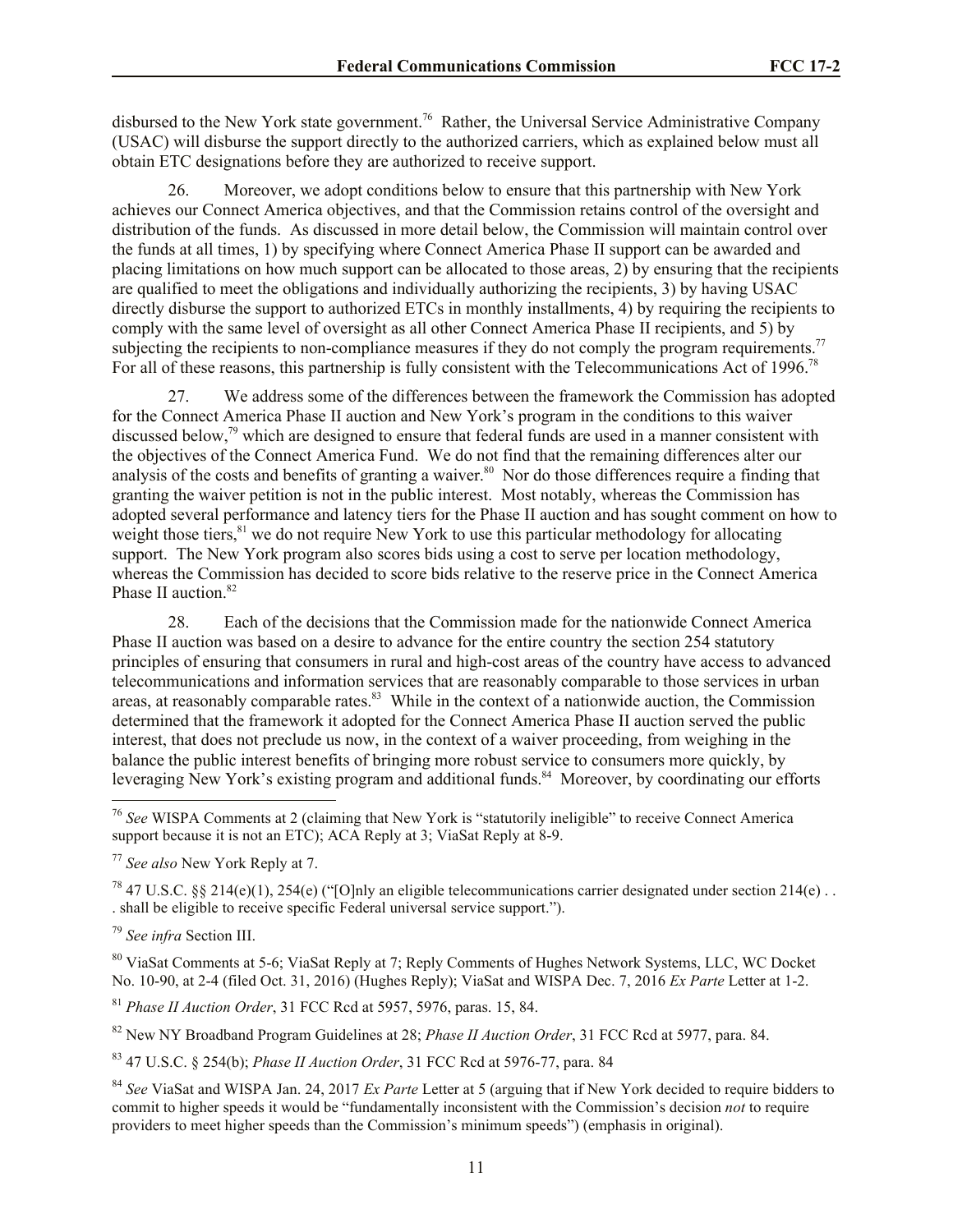with New York's program, we can be confident that the support is being targeted to offer service that meets consumers' needs and at speeds that can be accomplished by New York's service providers, given that New York's program will be implemented with New York's local knowledge about its broadband providers' capabilities and the needs of its consumers.<sup>85</sup> We conclude that even if coordinating our efforts with New York's program results in some differences in how the federal support may be allocated in one state, these public interest benefits outweigh the potential harm.

29. We find that our decision to authorize Connect America Phase II support to an entity selected by New York does not violate the principle of competitive neutrality, even though the New York program may choose to award preferences to bidders committing to meet higher speeds, higher usage allowances, and lower latencies.<sup>86</sup> The principle of competitive neutrality does not require all competitors to be treated alike, but "only prohibits the Commission from treating competitors differently in 'unfair' ways."<sup>87</sup> Standards which are designed to meet reasonable regulatory objectives are not "unfair" simply because some technologies or service providers cannot meet those standards. Below we address commenters' concerns about the absolute preferences New York has given in previous phases to certain technologies and broadband speeds and the lack of clarity regarding which technologies would be eligible in upcoming phases of its program by requiring that New York adopt a technology-neutral allocation methodology as a condition of this waiver.<sup>88</sup>

30. Furthermore, we disagree with commenters that argue that granting this waiver will undermine the nationwide Connect America Phase II auction.<sup>89</sup> New York is a single state, engaged in an innovative approach to broadband deployment that is the fundamental goal of the Connect America Phase II auction. We are not persuaded by comments that suggest that granting the waiver request will necessarily harm other states by leaving less support for broadband providers that want to serve unserved consumers in those states.<sup>90</sup> Under the approach adopted in this Order, we may authorize up to the

l

(continued….)

<sup>&</sup>lt;sup>85</sup> For these reasons, we are not persuaded that we should condition our waiver on requiring New York to adopt the speed and latency tiers the Commission adopted for the Connect America Phase II auction. *See* Hughes Reply at 3.

<sup>86</sup> *See id.* at 3 (stating that Connect America funding "should be used in a manner consistent with the universal service principle of competitive neutrality").

<sup>87</sup> *Rural Cellular Ass'n. v. FCC*, 588 F.3d 1095, 1104 (D.C. Cir. 2009). *See also Phase II Auction Order*, 31 FCC Rcd at 5986, para. 109  $\&$  n.211 (noting that the eligibility requirements that we adopted for the Connect America Phase II auction potentially preclude certain interested bidders, but that these requirements do not violate the principle of competitive neutrality); *USF/ICC Transformation Order*, 26 FCC Rcd at 17731, para. 176 (noting that the Commission's decision to offer price cap carriers model-based support does not violate the principle of competitive neutrality).

<sup>88</sup> *See infra* Section III ("Support Allocation"). *See also* ViaSat Reply at 7 (claiming that "New York State's approach unnecessarily limits from the outset the number of households that can be served within a limited budget"); ViaSat and WISPA Dec. 7, 2016 *Ex Parte* Letter at 1-2 (claiming that New York's program guidelines for Phase 2 would "effectively grant a right-of-first-refusal to the most expensive technologies to deploy," "[r]elegate other specific technologies to second-tier status while apparently excluding other technologies altogether," "[f]avor bidders proposing 'gold-plated' service," and "[p]reclude meaningful competition for available funds").

<sup>89</sup> *See, e.g.*, WISPA Comments at 8-9 (claiming that by granting New York's waiver, "[a]ssuming there is even enough money to go around, the reverse auction process would quickly devolve into a chaotic mess in which states extend their hand and the Commission fills it with support, to the detriment of private investment and the benefits of a reverse auction designed to award support to cost-effective bids"); ViaSat Comments at 2, 4 ("Granting the Petition would also encourage similar requests from other states, undermining the overall integrity of Phase II of [Connect America]"); WISPA Reply at 1-2, 5-6.

<sup>90</sup> *See, e.g.*, WISPA Comments at 5-6, 8-9 (claiming that granting New York's waiver "would be grossly unfair to consumers in every other state or territory where there are unserved locations"); ViaSat Reply at 3-4 (claiming that "the limited budget available to competitive providers in [Connect America Phase II] creates a zero-sum dynamic in which providing funds to one state . . . necessarily would deprive other states of funds they otherwise would receive through the competitive auction that the full Commission has decided to implement"); ViaSat Comments at 4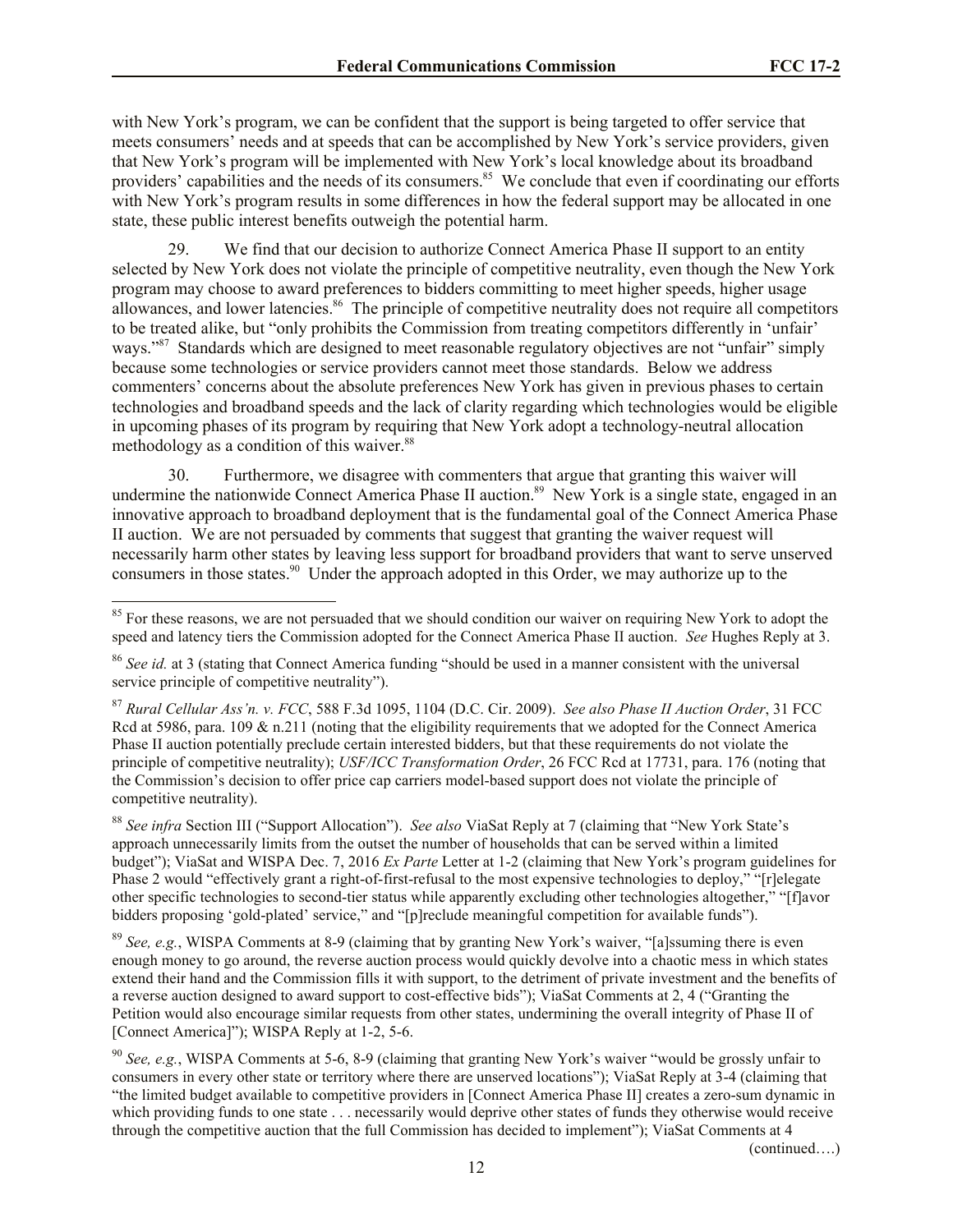amount that Verizon declined in the State of New York for a 10-year support term, which represents approximately eight percent of the total Connect America Phase II auction budget.<sup>91</sup> Even if all of the \$170.4 million is allocated in partnership with New York, almost \$1.98 billion will remain in the Phase II auction budget and will be made available in the other states. Below, we adopt certain measures that may stretch the up to \$170.4 million in support beyond the census blocks in New York that were eligible for the offer of model-based support. We adopt reserve prices that will ensure that no more support than what was calculated by the Connect America Cost Model (CAM) will be available to the eligible census blocks, require New York to provide matching support at a minimum, and require that the up to \$170.4 million we make available to New York be spread across a ten-year support term for recipients even though the Phase II offer made to Verizon was for a six-year term of support. It is possible that due to these conditions, less of the Connect America Phase II auction budget will be allocated to serve Connect America Phase II eligible areas in New York than if those areas were included in the nationwide auction, potentially leaving more funding for other areas that are eligible for the Connect America Phase II auction.<sup>92</sup> We also note that if the support we make available here is not authorized to entities in New York, it may remain in the Connect America Phase II auction budget. And we remain committed to efficiently and effectively allocating Connect America support to all states.

31. We disagree with suggestions that we should be more focused on states that have not implemented broadband programs or only "minimally" support broadband deployment because that is where consumers are in the greatest need for support for broadband.<sup>93</sup> We made clear that we recognize and applaud state broadband initiatives and sought comment on how to coordinate with such initiatives within the framework of the Connect America Phase II auction.<sup>94</sup> It would affirmatively discourage states from connecting their own citizens to penalize states that have undertaken such initiatives in favor of states that have not made a commitment to invest in broadband. Nor are we ignoring states that do not have state programs similar to New York's; we will address those states through the Connect America Phase II auction.

32. At this time, we act only on the New York waiver petition. We decline to act on the suggestion of commenters that we should expand New York's waiver request to directly allocate the support that was declined by other price cap carriers in other states to the states where they declined the support.<sup>95</sup> As we have emphasized, New York has heavily invested resources in designing a program that will allocate a significant portion of its own support. That program is ready to be implemented, and New York has committed that the program will be compatible with the objectives of Connect America Phase II. No other state program is before us today. If another state were to seek a waiver, we would expect to

(claiming "the requested waiver would result in even more residents of other states being left without access to critical broadband services"); WISPA Reply at 4; ViaSat and WISPA Dec. 7, 2016 *Ex Parte* Letter at 2.

<sup>91</sup> New York Reply at 8.

 $92$  As explained above, the New York awardees are limited to using their New York support for capital expenses, and New York awardees have been required to submit status reports and documentation of their expenses before support will be disbursed. *See supra* para. 8. Such measures will provide some assurance that New York bidders will not be able to place bids based on inflated costs.

93 WISPA Comments at 9.

<sup>94</sup> *Phase II Auction FNRPM*, 31 FCC Rcd at 6024, para. 218.

<sup>95</sup> Pennsylvania PUC Comments at 4-5 (requesting that the Commission expand New York's proposal to award declined Connect America Phase II model-based support to "states like Pennsylvania that have already implemented a state-level broadband deployment program" and claiming that support should be allocated directly to carriers that are willing to "step into the shoes" of a declining price cap carrier in all states); Massachusetts Jan. 9, 2017 *Ex Parte* Letter at 2 ("To the extent that the Commission approves New York's petition, it should do so broadly so as to permit states like Massachusetts that similarly dedicate state funds to broadband expansion to receive dedicated [Connect America] support").

<sup>(</sup>Continued from previous page)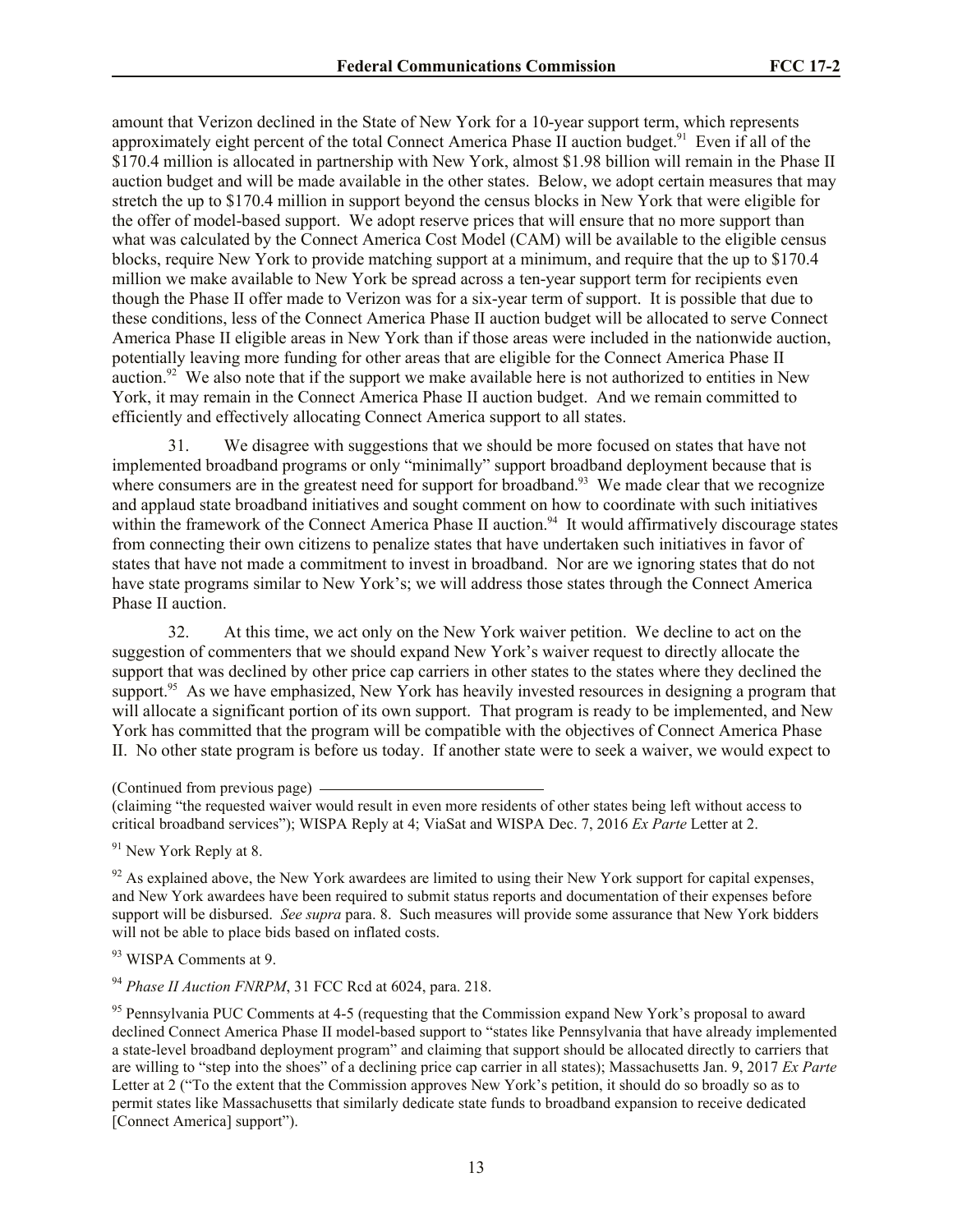engage in the same analysis we have conducted here to ensure that such a program would serve the public interest, that it would not delay the Connect America Phase II auction, and that it would achieve the goals of the Connect America Fund.<sup>96</sup> We would also expect to impose conditions to ensure the goals of Connect America are achieved and that would facilitate coordination with the state.<sup>97</sup>

33. Finally, we are not convinced that by granting New York's petition for waiver we are permitting Verizon to "game" Connect America by avoiding its Connect America Phase II model-based obligations and instead receive support through New York's broadband program, or that our decision would provide an incentive for other price cap carriers that declined Connect America Phase II modelbased support to do the same.<sup>98</sup> First, we note that every price cap carrier had the option of turning down Connect America Phase II model-based support and instead participating in the Connect America Phase II auction. By making this decision, such price cap carriers risk getting no support at all in these areas if they do not place competitive bids. Second, Verizon would face significantly more aggressive build-out requirements through New York's broadband program given the higher speed requirements and a more rapid build-out schedule. Finally, below we impose upon all recipients of Connect America Phase II support that is authorized in coordination with New York's program the same public interest obligations and oversight and non-compliance measures that the Commission imposed on Connect America Phase II auction recipients to ensure that support is being used for its intended purpose.

34. Based on the record before us, we conclude that it serves the public interest to waive the Connect America Phase II auction program rules so that entities receiving Connect America Phase II support in New York will be authorized by the Commission in coordination with the New York program, rather than through a nationwide competitive auction, consistent with the conditions we adopt below. As discussed above, the public interest benefits of authorizing support to service providers in New York outside of the Connect America Phase II auction are not just limited to New York.<sup>99</sup> Instead, the opportunity to more efficiently and effectively use Connect America support by leveraging a federal-state partnership benefits all consumers that pay into the universal service fund, could potentially lead to Connect America Phase II support being used to serve more unserved and underserved Americans across the country, and may offer lessons that inform decisions we make for the Connect America Phase II auction. These public benefits, coupled with the opportunity to rapidly deploy broadband to unserved consumers, outweigh the potential harms raised by commenters, particularly given that the decisions we make in this Order do not prejudice any decisions we make for how support will be allocated through the Connect America Phase II auction.

## **C. Conditions**

35. We grant New York's petition subject to the conditions we adopt below. These conditions will ensure that support is allocated in partnership with New York in a manner that is consistent with Connect America objectives and that the Commission will retain oversight over the

<sup>&</sup>lt;sup>96</sup> We conclude that by considering these issues we will be taking a "holistic" approach for evaluating each individual waiver request and its impact on the Phase II auction generally. *See* ViaSat and WISPA Jan. 24, 2017 *Ex Parte* Letter at 6 (suggesting that "the proper role of states and state broadband programs within the [Connect America] framework is a complicated question that should be addressed in a holistic fashion, and not solely in connection with individual requests filed by states").

<sup>97</sup> *See id.* (citing ACA Jan. 13, 2017 *Ex Parte* Letter and noting the "need for a deliberative approach" given the potential costs of coordinating with a state program).

<sup>&</sup>lt;sup>98</sup> ViaSat Reply at 6-7.

 $99$  ViaSat Reply at 3 (suggesting that the Commission should focus on "whether the requested waiver would benefit the broader public interest"); Reply Comments of the United States Telecom Association, WC Docket No. 1-90, at 3 (filed Oct. 31, 2106) (USTelecom Reply) (noting that "[i]n its role as the federal agency with jurisdiction over the [Connect America] program, the Commission must continue to focus on consumers nationwide").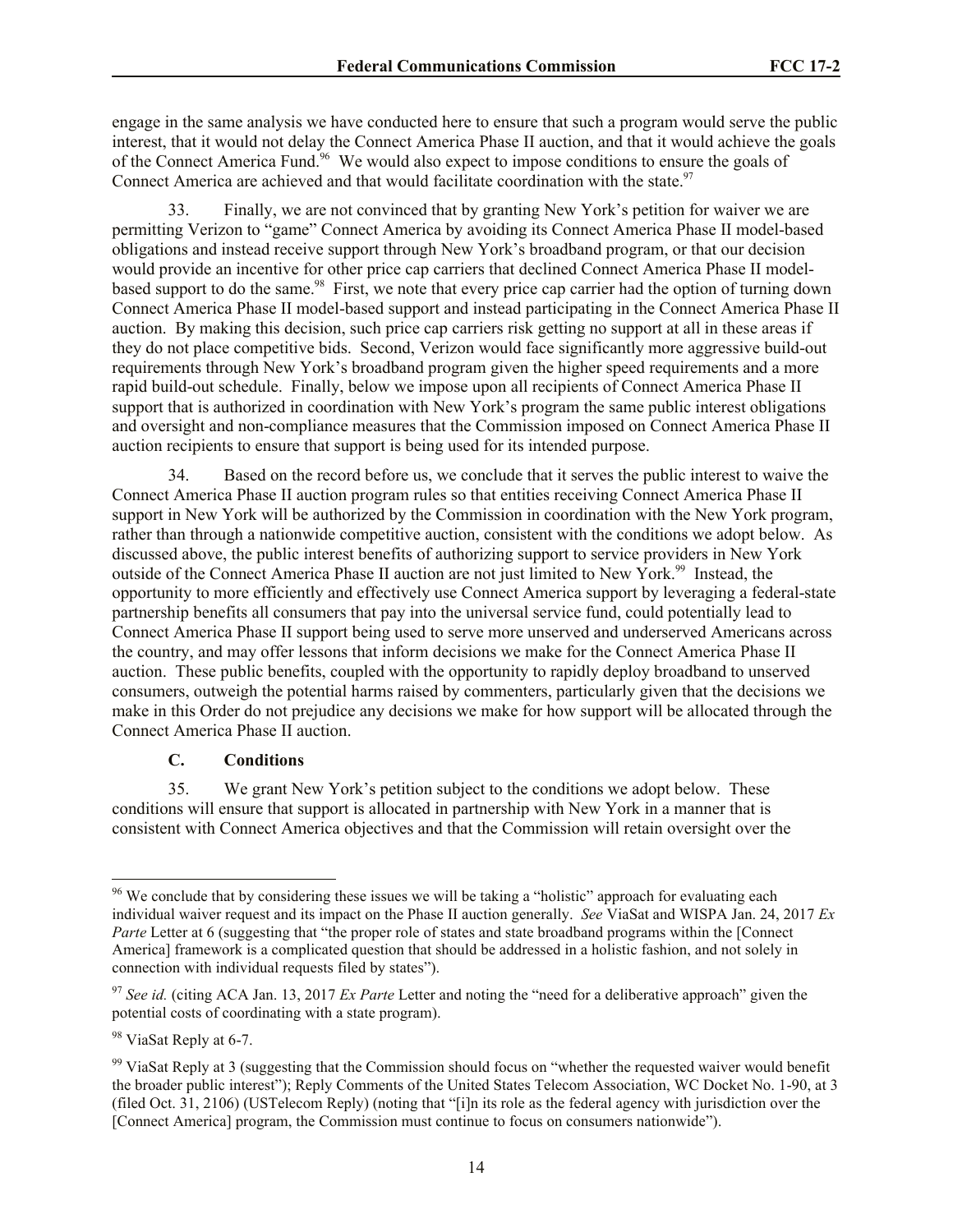support. We direct the Bureau to resolve any implementation details in a manner consistent with this Order and the Commission's overarching objectives of the Connect America Fund.

36. *Eligible Areas.* One of our core objectives for Connect America is to ensure that we do not provide support in areas where unsubsidized competitors are offering voice and broadband services meeting the Commission's requirements.<sup>100</sup> Consistent with this objective, we direct the Bureau to publish expeditiously an updated list of census blocks in New York that are not served by unsubsidized competitors or incumbent price cap carriers with voice and fixed broadband at speeds of 10/1 Mbps or greater according to the most recent publicly available FCC Form 477 data.<sup>101</sup> This list shall be used to determine which census blocks will be eligible for the authorization of Connect America Phase II support in coordination with the New York program. Any census blocks that do not receive any winning bids through the New York competitive bidding process will be eligible for the nationwide Remote Areas Fund auction if they remain unserved and would otherwise be eligible for the Remote Areas Fund auction at the time the Bureau finalizes the list of census blocks for the Remote Areas Fund auction.

37. The Bureau released the first preliminary list of eligible census blocks in August 2016 based on June 30, 2015 FCC Form 477 data.<sup>102</sup> Since the list was published, the Commission has publicly released Dec. 31, 2015 FCC Form 477 data.<sup>103</sup> The Bureau will update the preliminary list for New York to reflect the most recent publicly available Dec. 2015 FCC Form 477 data. Any census block that is included on this list and that has not already been awarded support through other phases of New York's program will be eligible to receive Connect America Phase II support in coordination with New York's program.

38. *Support Allocation.* We will make available an amount up to the total amount of support that Verizon declined in New York—\$170.4 million total or \$17.040 million per year over a 10-year support term—for authorization in coordination with New York's program.<sup>104</sup> New York has committed to allocate New York funds in areas that are eligible for Connect America support.<sup>105</sup> To ensure the efficient and effective use of this Connect America Phase II support, we will condition our authorization of support on the requirement that New York commit, at a minimum, the same dollar amount of New York support to Connect America-eligible areas as the support that will come from the Connect America budget over the 10-year period.<sup>106</sup> That is, New York will name its winning bidders and the amount of New York State support that it has awarded for each bidder in Connect America Phase II-eligible areas. The Bureau will then authorize each bidder a matching amount of Connect America support in Connect America Phase II-eligible areas, up to the reserve price established for Connect America support, assuming the winning bidder meets the eligibility requirements set forth below.

39. As a simplified example, if a bidder in the New York program bids to receive \$20,000 in New York support to serve four Connect America eligible census blocks, and that bidder is named as a winning bidder, the Bureau in turn will authorize \$20,000 in Connect America support for those four blocks, subject to the Connect America support reserve price for the four blocks. That \$20,000 in Connect America Phase II support would be provided in monthly increments over the 10-year period, i.e.,

<sup>100</sup> *See Phase II Auction Order*, 31 FCC Rcd at 5969, para. 54.

<sup>101</sup> *See Phase II Auction Order*, 31 FCC Rcd at 5968, para. 51 & n.111.

<sup>102</sup> *Phase II Auction Preliminarily Eligible Census Blocks Public Notice*, 31 FCC Rcd 8870.

<sup>&</sup>lt;sup>103</sup> Federal Communications Commission, Fixed Broadband Deployment Data from FCC Form 477, https://www.fcc.gov/general/broadband-deployment-data-fcc-form-477 (last visited Nov. 23, 2016).

<sup>104</sup> *Model-Based Support Offers Public Notice*, 30 FCC Rcd 3905.

<sup>&</sup>lt;sup>105</sup> Petition at 8.

<sup>106</sup> *See* ACA Jan. 13, 2017 *Ex Parte* Letter at 2 (proposing that states coordinating with the Commission should "match Phase II funding in two respects" including providing equal or more support than the relevant reserve price).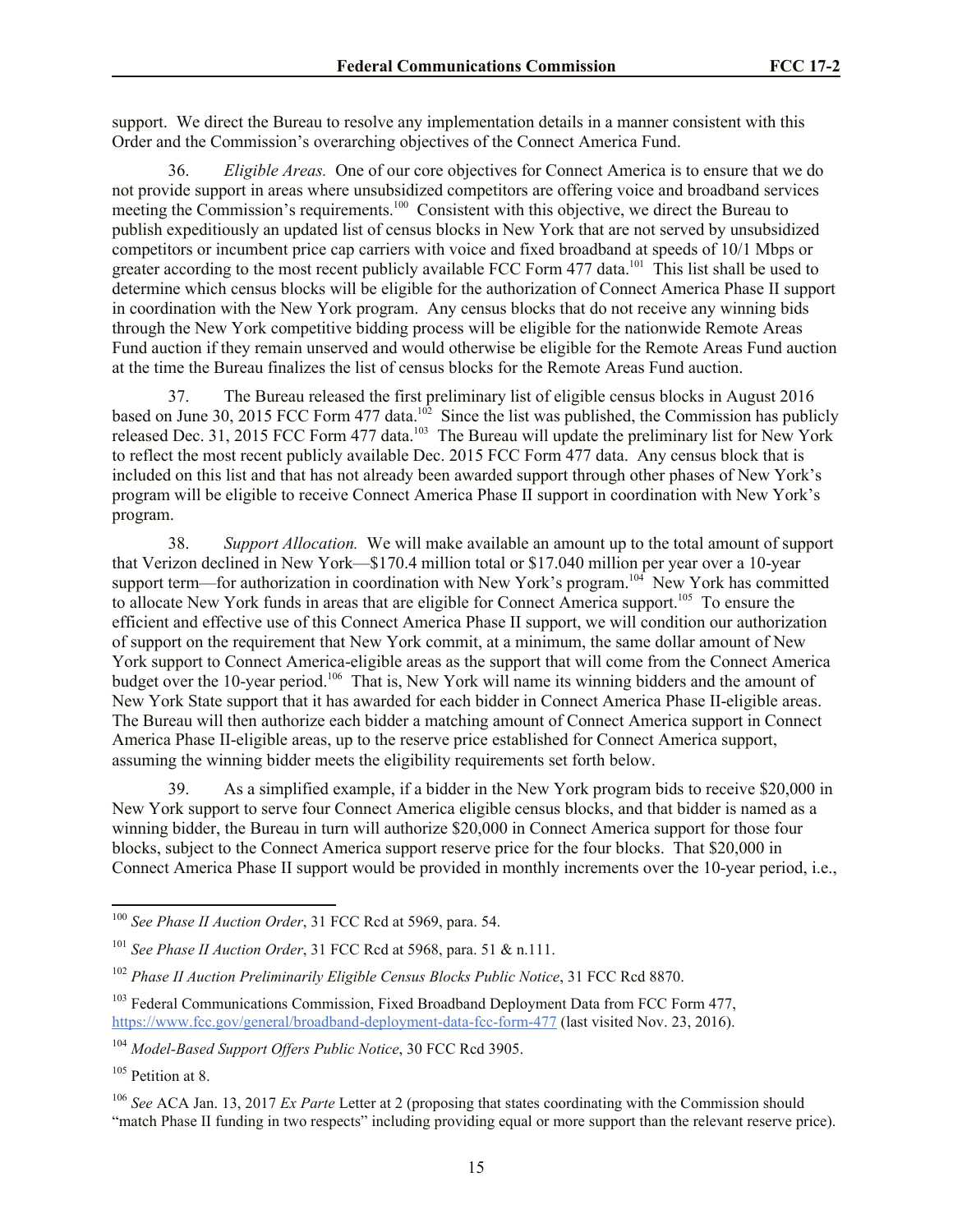a monthly amount of \$166.67 for 10 years. If, for instance, the Commission's Connect America reserve price for those four blocks is \$300 per month, that would represent \$36,000 in support over the 10-year term: in this scenario, we would authorize an amount less than the reserve price (\$166.67 monthly instead of \$300 monthly) to match New York's support, and the bidder's total support amount would be \$40,000 (\$20,000 in New York support over the period of construction plus \$20,000 in Connect America support over the 10-year period). If, on the other hand, the Connect America reserve price for those four blocks is \$100 per month, that would represent \$12,000 in total support over the 10-year term: in this scenario, the Bureau would authorize \$100 in monthly Connect America support so that the bidder's total support amount is \$32,000 (\$20,000 in New York support plus \$12,000 in Connect America support).<sup>107</sup> We would not authorize the \$166.67 in Connect America monthly support in this scenario, because that would exceed the \$100 per month Connect America reserve price.

40. This approach will ensure that New York contributes, at a minimum, equally to deployment in Connect America-eligible areas, rather than diverting its budget to areas that are eligible for the New York program but that are not eligible for Connect America support. All contributors to the fund, and ultimately ratepayers, will benefit from the efficiencies that result from this federal-state partnership. To the extent that any of the support we make available here in New York is not allocated to eligible census blocks and authorized to an eligible recipient, the remaining funding may remain in the Connect America Phase II auction budget for allocation through the Connect America Phase II auction.

41. In previous phases of New York's program, New York has given an absolute preference to those applicants that commit to offer service using fiber-to-the-home or cable/hybrid fiber-coaxial (HFC), deploying DOCSIS 3.0 modems or higher.<sup>108</sup> Participants were able to commit to offering Digital Subscriber Line (DSL) or fixed wireless, but those applications were only accepted if there was "no qualifying, commercially-reasonable application" using the other technologies.<sup>109</sup> Moreover, the New York program gave a preference to 100 Mbps broadband speeds in most cases whereas some of the speed tiers the Commission has adopted are lower speeds—25/3 Mbps and 10/1 Mbps.<sup>110</sup>

42. To ensure that support is allocated consistent with the objectives of the Connect America Fund, we require that New York adopt a support allocation mechanism for Phase 3 that is technologyneutral and that balances the objective of maximizing the number of consumers that will be served with the value of higher speeds, higher usage allowances, and lower latency. Specifically, New York's allocation mechanism shall not give an absolute preference to any type of technology or speed. Moreover, New York shall not place any restrictions on the technologies that can be used to meet the relevant service obligations, if an applicant can sufficiently demonstrate that it is able to meet the relevant service obligations in its application. Based on the information that has been provided for previous phases of New York's program, there had been some confusion as to whether satellite providers would be able to participate in New York's program.<sup>111</sup> We clarify here, that as a condition of our waiver, satellite providers must be given the opportunity to compete for Connect America support that is allocated in partnership with New York's program.

<sup>&</sup>lt;sup>107</sup> As noted above, Connect America Phase II support can only be used in areas in New York that have been deemed by the Bureau to be preliminarily eligible for the Connect America Phase II auction.

<sup>&</sup>lt;sup>108</sup> New NY Broadband Program Guidelines at 15.

<sup>109</sup> *Id.* at 15.

<sup>110</sup> *Id.* at 14-15; *Phase II Auction Order*, 31 FCC Rcd at 5957, para. 15.

<sup>111</sup> *Compare* New York Dec. 15, 2016 *Ex Parte* Letter at 1-2 (clarifying that satellite technology would qualify as a fixed wireless technology that is eligible to participate) *with* ViaSat Dec. 22, 2016 *Ex Parte* Letter at 1-3 (citing evidence that it claims demonstrates that New York's program "has *not* been open to satellite providers") (emphasis in the original).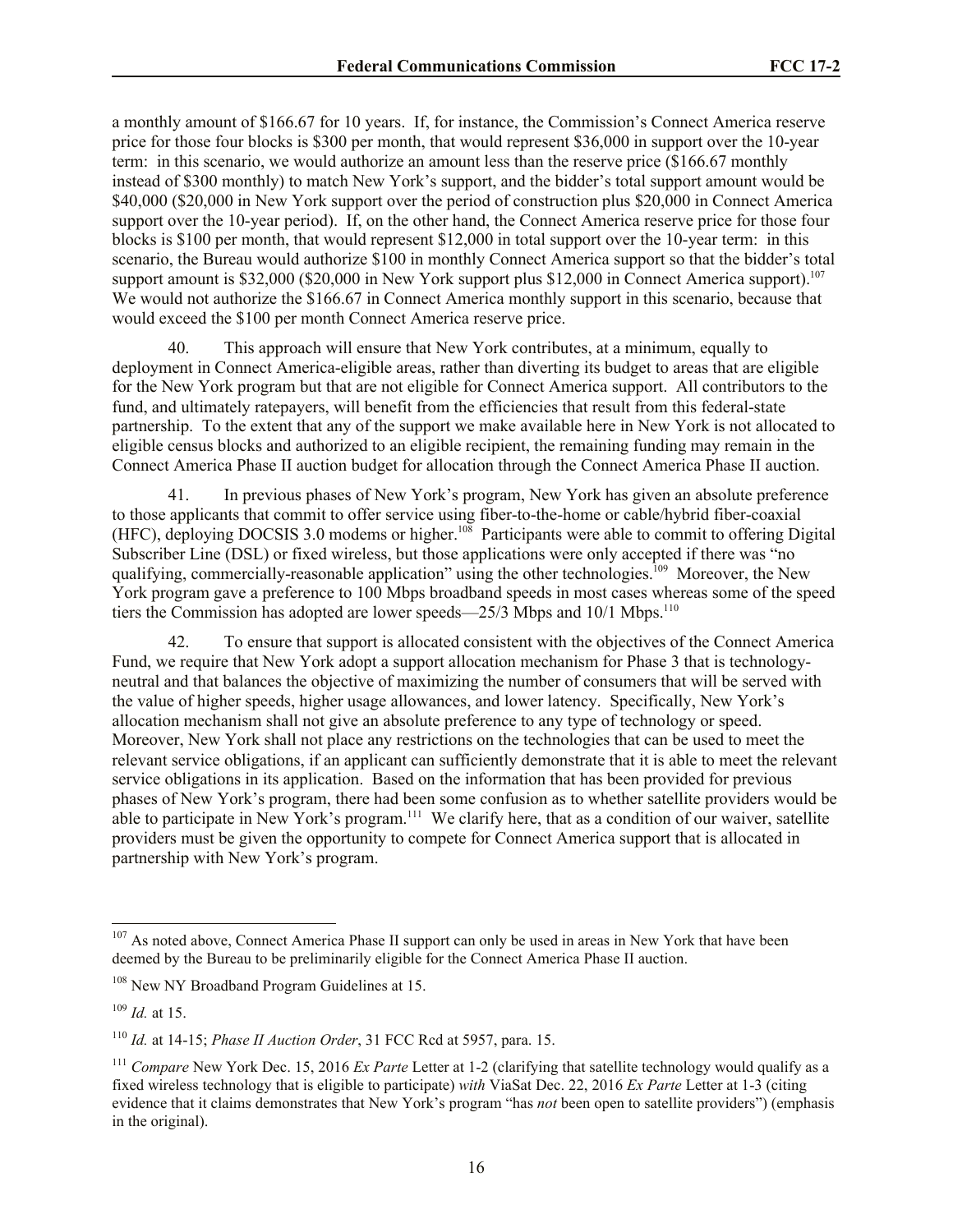43. We conclude that this approach will prevent New York from diverting a significant portion of the budget to fund one type of technology or speed when more cost-effective, reasonably comparable options may be available. It will also make it possible for more service providers to place competitive bids, which may maximize participation and lead to more efficient outcomes.<sup>112</sup> We expect that New York will leverage its local knowledge of its consumers' needs and the abilities of its service providers to determine how to implement an allocation mechanism that will reasonably balance these objectives. As noted above, New York shall file with the Bureau and in WC Docket No. 10-90 a description of this methodology prior to commencing Phase 3. The Commission reserves the right to reevaluate its pubic interest findings if it determines that the methodology is not consistent with the objectives of the Connect America Fund.

44. *Reserve Prices.* For Connect America-eligible census blocks, the Bureau will not authorize more than the total reserve prices of all of the Connect America census blocks that are included in the bid.<sup>113</sup> We have not yet set specific reserve prices for the Connect America Phase II auction, but the Commission has decided that we will use the CAM to set those reserve prices and also that we will cap the amount of support per location provided to extremely high-cost census blocks.<sup>114</sup> We conclude that it serves the public interest to set reserve prices for purposes of this waiver decision that are specific to New York consistent with the decisions the Commission already made for the Connect America Phase II auction to ensure that Connect America support is used efficiently and effectively. Although we set a reserve price for the maximum Connect America support amount that we will authorize, this reserve price will not limit the amount of New York support that the state can separately award.<sup>115</sup>

45. Specifically, we set a reserve price for all census blocks that have average costs that are below the extremely high-cost threshold (i.e., high-cost census blocks) based on the support per-location calculated by the CAM for that census block.<sup>116</sup> This will ensure that no high-cost census block will receive more Connect America Phase II support than the CAM calculates is necessary for deploying and operating a voice and broadband-capable network in that census block.

46. For census blocks with average costs that exceed the extremely high-cost threshold, we will impose a \$146.10 per-location per-month funding cap so that the reserve price will be equal to \$146.10 multiplied by the number of locations in that census block as determined by the CAM. This cap is calculated by starting with the extremely high-cost benchmark of \$198.60 and subtracting the funding benchmark of \$52.50 that we have determined is reasonable to expect as recovery from end users.<sup>117</sup> This

<sup>112</sup> *See, e.g.*, ACA Jan. 13, 2017 *Ex Parte* Letter at 2 (suggesting that a requesting state should confirm that its program meet "a series of threshold requirements" to ensure that the Phase II auction is "not undermined," including that support "be awarded by a competitive bidding mechanism, which maximizes participation by providers"); ViaSat Dec. 22, 2016 *Ex Parte* Letter at 3 (noting that satellite participation "whether alone or combined in a hybrid offering with terrestrial technologies" would "represent a significant source of competition").

<sup>&</sup>lt;sup>113</sup> To the extent permitted by New York's requirements, a bidder may also include census blocks that are only eligible for the New York program in its bid and bid an additional amount of support for those census blocks consistent with the New York program's rules. As noted above, Connect America support may not be used to fund these census blocks. *See also* Petition at 8 ("New York would not exceed the reserve price for an eligible census block in the period specified by the [Commission]").

<sup>114</sup> *Phase II Auction Order*, 31 FCC Rcd at 5979, para. 90.

<sup>115</sup> *See supra* para. 39.

<sup>&</sup>lt;sup>116</sup> This is consistent with how the Commission established reserve prices for the rural broadband experiments. *Connect America Fund et al.*, Report and Order and Further Notice of Proposed Rulemaking, 29 FCC Rcd 8769, 8782, para. 36 (2014).

<sup>117</sup> *See Model-Based Support Offers Public Notice*, 30 FCC Rcd at 3905 n.1 (noting that the extremely high-cost benchmark for the offer of model-based support was \$198.60); *Connect America et al.*, Report and Order, 29 FCC Rcd 3964, 4033-41, paras. 164-82 (2014) (setting the funding benchmark at \$52.50).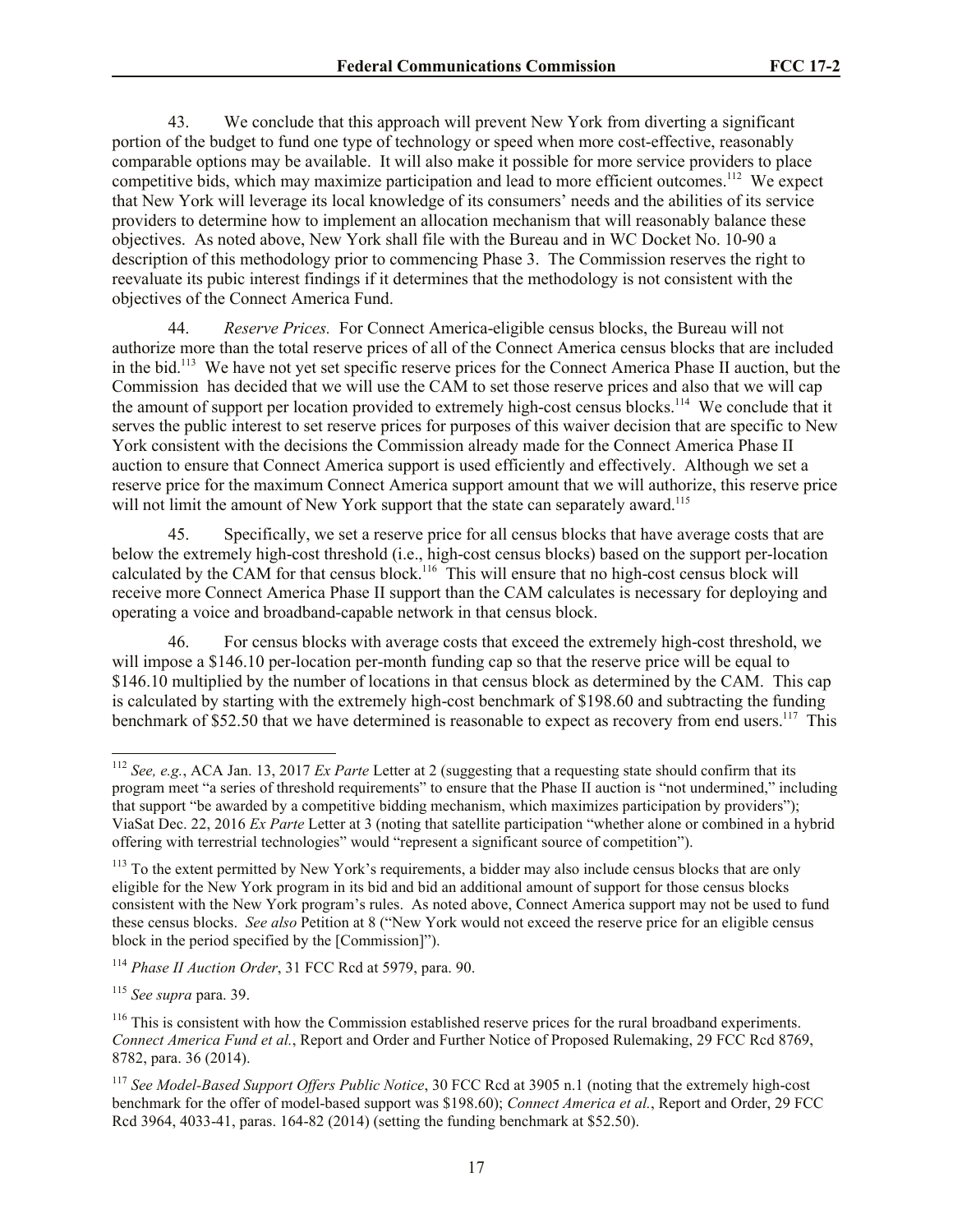approach will ensure that Connect America Phase II support that is authorized in conjunction with the New York program is not skewed towards areas that the Commission has deemed the hardest-to-serve and the most remote.<sup>118</sup> The Commission has acknowledged that these areas tend to be sparsely populated.<sup>119</sup> If we were to spend all of the available Connect America support in very expensive areas where few consumers live, we would leave many others consumers unserved. In circumstances where bidders are able to make a business case to serve these extremely high-cost areas with support below what the CAM calculates is necessary, they will be able to bid for support in these areas that will not exceed the support for which all of the other eligible census blocks are eligible. To the extent bidders are unable to make a business case to serve these census blocks at capped support, the census blocks will not receive bids, and therefore will remain eligible for the Remote Areas Fund auction if they remain unserved with a reserve price at whatever the Commission determines is appropriate for the nationwide auction.

47. Moreover, we require that the total reserve price for each of the eligible census blocks be the monthly support-per-location calculated by the CAM (subject to the cap on extremely high-cost locations) for all of the locations in that census block multiplied by 72 months (i.e., six years of monthly support), which is equivalent to the number of months of support that was offered to Verizon.<sup>120</sup> Although recipients will have a 10-year (or 120-month) support term, we conclude that limiting the calculation of the reserve price to the support term of the Connect America Phase II offer of model-based support will reasonably calibrate the maximum amount of support that we will make available to each census block with the amount of support that would have been offered if each census block had been eligible for the Connect America Phase II offer. We note that the census blocks that are eligible for the New York program are not necessarily the same census blocks that were eligible for the Connect America Phase II offer given that costs have now been averaged at the census block-level,<sup>121</sup> some census blocks that would have been eligible for the offer are not eligible for the Phase II auction,<sup>122</sup> and some census blocks that were not eligible for the offer are eligible for the Phase II auction.<sup>123</sup> Nevertheless, we conclude that by calculating the total reserve prices based on a six-year term we will more efficiently use the up to \$170.4 million we have made available for allocation through the New York program.

48. *Public Service Obligations.* As noted above, New York has adopted minimum downstream speed requirements for the first two phases of its program that fall within the speed tiers that the Commission adopted for the Connect America Phase II auction. To the extent such speeds are required for Phase 3, we waive the requirement that New York bidders bid within the performance tiers that the Commission has adopted for the Connect America Phase II auction.<sup>124</sup> However, to ensure that New York consumers receive a level of service that is comparable to the service those consumers would

<sup>118</sup> *USF/ICC Transformation Order*, 26 FCC Rcd at 17837-39, paras. 533-38.

<sup>119</sup> *Id.* at 17837, para. 533.

l

<sup>120</sup> Therefore, the most we will authorize per location for extremely high-cost census blocks—using the location counts in the CAM—is \$10,519.20 (\$146.10 times 12 times six). New York is free, however, to allocate additional support above this amount from its own program, if it so chooses.

<sup>121</sup> *Phase II Auction Order*, 31 FCC Rcd at 5971-72, paras. 64-68.

<sup>122</sup> *See, e.g.*, *id.* at 5973, paras. 70-72 (excluding from the Phase II auction census blocks served by incumbent price cap carriers at broadband speeds of 10/1 Mbps and directing the Bureau to update coverage to exclude census blocks that have since been served by unsubsidized competitors).

<sup>123</sup> *See, e.g.*, *December 2014 Connect America Order*, 29 FCC Rcd at 15672, paras. 74-75 (making eligible for the Phase II auction all census blocks served by subsidized wireline competitors regardless of whether they are already served by 10/1 Mbps); *April 2014 Connect America Order*, 29 FCC Rcd at 7060-61, paras. 30-33 (making extremely high-cost census blocks eligible for the Connect America Phase II auction).

<sup>124</sup> 47 CFR § 54.309(a)(2); Verizon Comments at 3. *See also* Petition at 8 (noting that carriers receiving Connect America support through the New York program would be required to meet or exceed Connect America service benchmarks).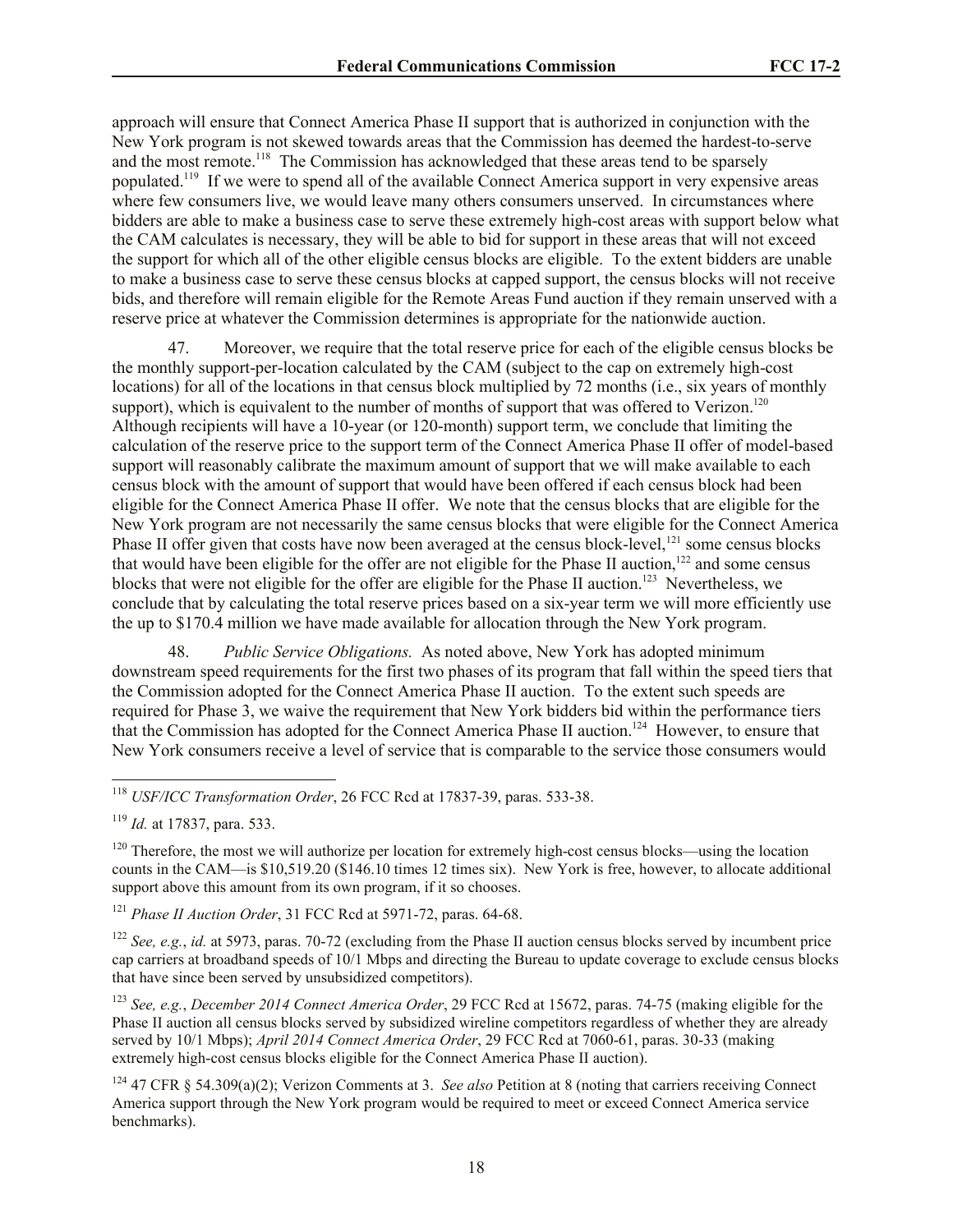have received through the Connect America Phase II auction, we clarify that the public service obligations that we have adopted for Connect America Phase II auction recipients will also be applicable to recipients of Connect America Phase II support that is allocated in partnership with New York.<sup>125</sup> The Commission has adopted such requirements to ensure that Connect America support is used to offer services that are reasonably comparable to services offered in urban areas.<sup>126</sup>

49. First, we clarify that although New York may choose to require recipients of its program to offer higher speeds and usage allowances,<sup>127</sup> Connect America Phase II recipients that are allocated support through New York's program must at a minimum meet the requirements of the relevant Phase II auction performance tier based on the download speeds they have committed to deploy. Specifically, if a bidder commits to offer at least 100 Mbps download speeds, to be in full compliance with its Connect America obligations the bidder must meet the requirements of the Above-Baseline performance tier, including offering upload speeds of 20 Mbps and an unlimited monthly usage allowance.<sup>128</sup> If a bidder commits to offer at least 25 Mbps download speeds but less than 100 Mbps, to be in full compliance with its Connect America obligations the bidder must meet the requirements of the Baseline performance tier, including offering upload speeds of 3 Mbps and a minimum usage allowance of 150 GB per month, or a usage allowance that reflects the average usage of a majority of fixed broadband customers, using Measuring Broadband America data or a similar data source, whichever is higher.<sup>129</sup> We do not go a step further and require that New York require recipients to provide broadband service that "substantially exceed[s] the baseline performance requirements in Phase II."<sup>130</sup> Instead, we conclude it serves the public interest to permit New York to leverage its local knowledge to set download speeds consistent with the capabilities of the providers in the state and the needs of consumers, as long as those speeds remain in the range of download speeds adopted for the Connect America Phase II auction.

50. Second, we clarify that consistent with our goal of preserving and advancing voice service,<sup>131</sup> recipients of Connect America Phase II support, like all other Connect America recipients, will be required to offer a standalone voice service in the areas where they are receiving Connect America support.<sup>132</sup> Moreover, recipients of Connect America Phase II support, like all other Connect America recipients, will be required to offer voice and broadband service at latency that is suitable for real-time applications, including Voice over Internet Protocol.<sup>133</sup> Connect America recipients in New York that cannot meet the Connect America Phase II auction low latency tier must meet the high latency tier the Commission established for the Connect America Phase II auction.<sup>134</sup> Specifically, such providers will be

l

<sup>128</sup> *Phase II Auction Order*, 31 FCC Rcd at 5960, para. 26.

<sup>129</sup> *Id.* at 5959-60, paras 24-25.

<sup>132</sup> *Id.* at 17693, para. 80. New York does not appear to require recipients of its program to offer voice service.

<sup>133</sup> 47 CFR § 54.309(a); *USF/ICC Transformation Order*, 26 FCC Rcd at 17698, para. 96.

 $125$  47 CFR § 54.309(a).

<sup>126</sup> *See* 47 U.S.C. § 254(b)(3).

 $127$  In prior phases, New York has required speeds of 100 Mbps in most areas and at least 25 Mbps in unserved areas. New NY Broadband Program Guidelines at 14-15. New York has also required its recipients to offer unlimited usage allowances and upload speeds that are "consistent with national trends." New NY Broadband Program Guidelines at 14, 16.

<sup>130</sup> ACA Jan. 13, 2017 *Ex Parte* Letter at 2.

<sup>131</sup> *USF/ICC Transformation Order*, 26 FCC Rcd at 17680, para. 49.

<sup>134</sup> *Phase II Auction Order*, 31 FCC Rcd at 5961, para. 30. For the Connect America Phase II auction, the Commission adopted a low latency tier that requires bidders to meet a minimum latency requirement that 95 percent or more of all peak period measurements of network round trip latency are at or below 100 milliseconds. *Id.* at 5960, para. 29.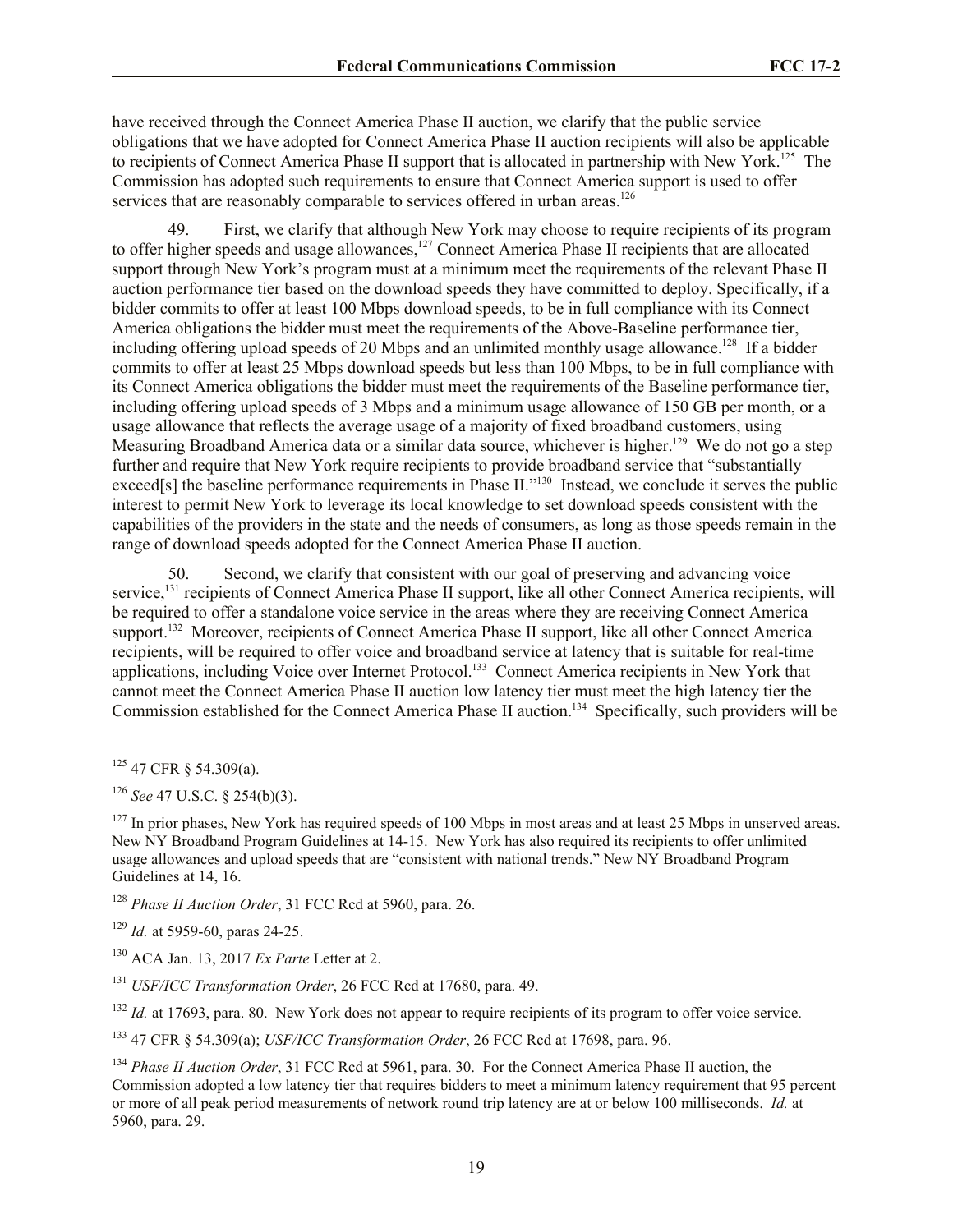required to meet a two-part standard for the latency of both their voice and broadband service: (1) the requirement that 95 percent or more of all peak period measurements of network round trip latency are at or below 750 milliseconds, and (2) with respect to voice performance, we require high latency bidders to demonstrate a score of four or higher using the Mean Opinion Score (MOS).<sup>135</sup>

51. Third, we clarify that recipients of Connect America Phase II support will be required to certify that they offer voice and broadband service at reasonably comparable rates.<sup>136</sup> The Bureau releases reasonably comparable benchmarks for voice and broadband services each year based on an urban rate survey.<sup>137</sup> For the New York program, New York has required recipients to offer a broadband service of speeds of 25/4 Mbps at a maximum rate of \$60 per month with unlimited usage and that will be adjusted with inflation.<sup>138</sup> While at this time a \$60 maximum rate for broadband service is below the reasonably comparable benchmark for fixed broadband services meeting New York's requirements,<sup>139</sup> we will require all recipients of Connect America Phase II support that are authorized in coordination with the New York program to make the voice and broadband reasonably rate certifications required under our rules. This will ensure that these recipients will continue to offer reasonably comparable rates throughout their support term, given the lack of a required voice rate for the New York program and the theoretical possibility that New York could adopt other requirements for broadband rates that could potentially exceed the Commission's benchmarks at some future date. Recognizing that recipients may offer a variety of service plans, an ETC will be considered in compliance for Connect America purposes if it offers at least one standalone voice service plan and one service plan that provides broadband that meets the Commission's public interest obligations and reasonable comparability requirements.

52. *Service Obligations.* For Connect America recipients, the Commission has adopted deployment obligations so that the Commission can track throughout the support term that support is being used for its intended purpose of offering voice and broadband service that meets the Commission's requirements. For the Connect America Phase II auction, the Commission required that recipients serve the total number of locations across all of the eligible census blocks as determined by the CAM by the end of the six years while also meeting certain interim milestones.<sup>140</sup> The Bureau has released guidance on what constitutes a location—specifically housing units as defined by the Census Bureau and businesses that are expected to demand consumer-grade broadband services, which are typically small businesses.<sup>141</sup> By contrast, New York has required that each applicant propose its own program

l

<sup>138</sup> New NY Broadband Program Guidelines at 16-17.

<sup>139</sup> *Reasonable Comparability Benchmarks Public Notice*, 31 FCC Rcd at 3394 (setting a benchmark that ranges from \$69.14 to \$89.24 for speeds of 10/1 to 25/5 Mbps with various usage allowances). Using the Reasonable Comparability Benchmark Calculator, the reasonable comparability benchmark for a broadband service offered at 25/4 Mbps speeds with unlimited usage is currently \$89.13. *See* Federal Communications Commission, Reasonable Comparability Benchmark Calculator, https://www.fcc.gov/general/reasonable-comparability-benchmark-calculator (last visited Nov. 23, 2016).

<sup>140</sup> *Phase II Auction Order*, 31 FCC Rcd at 5964, para. 40.

<sup>&</sup>lt;sup>135</sup> *Id.* at 5961, para. 30. Phase II recipients committing to provide a MOS of four or higher should be prepared to submit laboratory testing consistent with International Telecommunication Union recommendations P.800. *See* International Telecommunication Union, Telecommunication Standardization Sector, Series P: Telephone Transmission Quality, Methods for objective and subjective assessment of quality, P.800 (Aug. 1996).

<sup>136</sup> 47 CFR §§ 54.309(a), 54.313(a)(10), (12).

<sup>137</sup> *See, e.g.*, *Wireline Competition Bureau Announces Results of 2016 Urban Rate Survey for Fixed Voice and Broadband Services, Posting of Survey Data and Explanatory Notes, and Required Minimum Usage Allowance for ETCs Subject to Broadband Public Interest Obligations*, Public Notice, 31 FCC Rcd 3393 (2016) (*Reasonable Comparability Benchmarks Public Notice*).

<sup>141</sup> *Wireline Competition Bureau Provides Guidance to Carriers Receiving Connect America Fund Support Regarding their Broadband Location Reporting Obligations*, Public Notice, 31 FCC Rcd 12900, 12903-04 (2016) (*HUBB Public Notice*).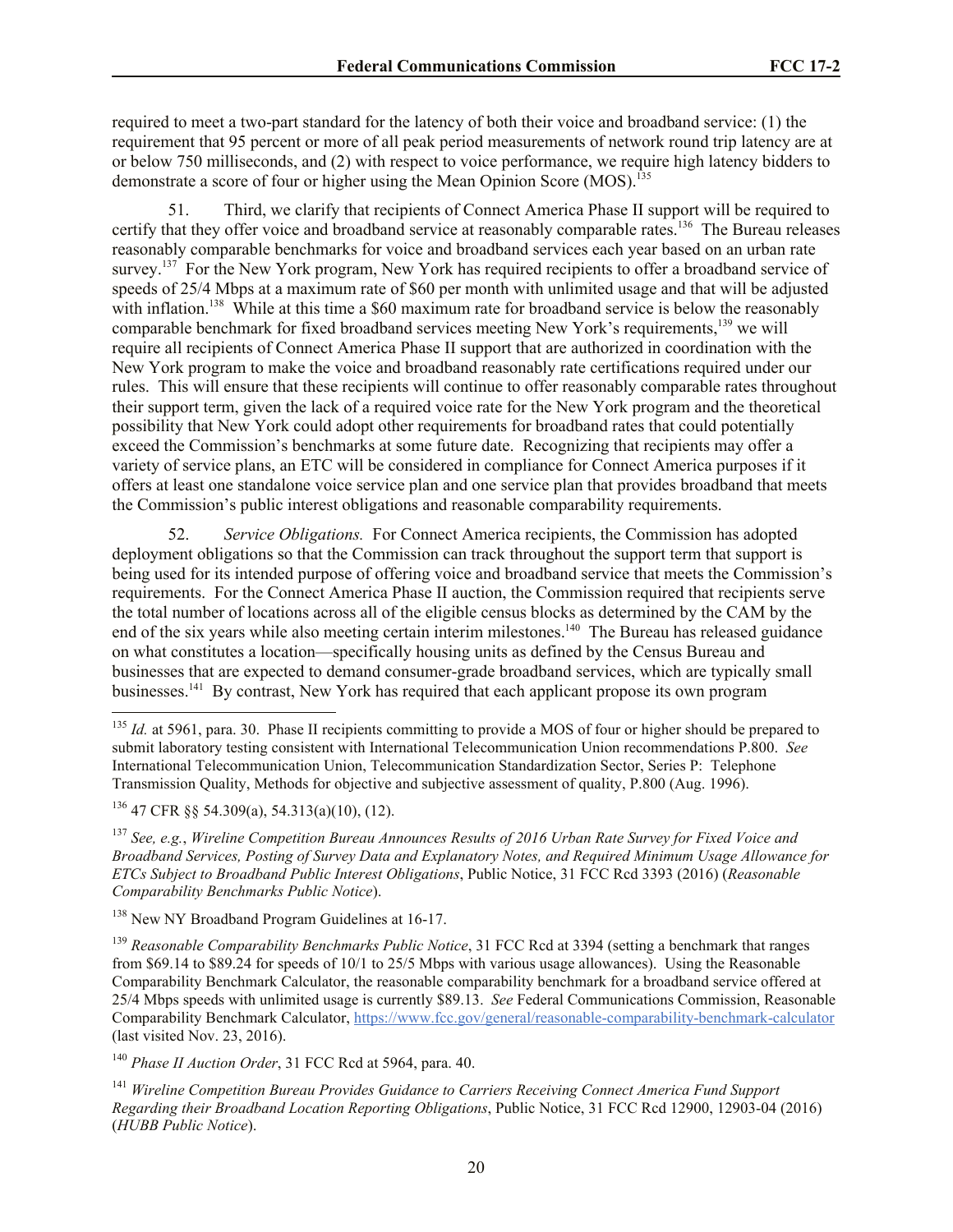milestones and that each applicant must propose to serve census blocks that have in total a minimum of 250 verified units which include housing units, commercial properties, governmental buildings, healthcare facilities, schools, libraries, educational opportunity centers, institutions of higher education, and other community institutions.<sup>142</sup>

53. While we expect Connect America Phase II recipients will meet their New Yorkmandated deadlines well before the first interim milestone for Connect America Phase II auction recipients, we also retain the interim and final deadlines the Commission adopted for the Phase II auction.<sup>143</sup> Specifically, recipients of Connect America Phase II support that is allocated in partnership with New York will be required to offer voice and broadband service that meets the Commission's requirements to 40 percent of the requisite number of locations by the end of the third year of funding authorization, an additional 20 percent in subsequent years, with 100 percent by the end of the sixth year.<sup>144</sup> We conclude that imposing the same interim and final build-out milestones on all Connect America Phase II recipients will simplify our oversight measures and ensure that all recipients are subject to the same non-compliance measures. We note that there is no penalty for meeting these milestones prior to the applicable deadlines.

54. To the extent that New York waives or extends the Dec. 31, 2018 build-out deadline for Phase 3 of its program, it should notify the Bureau of such change. We note that recipients will be required to detail their projects' benchmarks and when they anticipate they will meet such benchmarks in their New York applications.<sup>145</sup> We will work in partnership with New York to monitor recipients' progress in meeting its New York benchmarks. Below, we also extend reporting obligations to Connect America Phase II New York recipients to ensure that we can monitor their progress in meeting the Commission's benchmarks.<sup>146</sup>

55. We will also require recipients that are authorized Connect America Phase II support in coordination with the New York program to meet the same general deployment obligations as other recipients of Connect America Phase II support.<sup>147</sup> That is, recipients of Connect America Phase II support authorized in coordination with New York's program will be required to demonstrate that they offer service to the total number of locations that the CAM has determined are collectively located in the census blocks where the recipient has been authorized to receive Connect America Phase II support by New York's deadline.<sup>148</sup> Like all other Connect America Phase II recipients, such recipients will be able to take advantage of the same flexibility to deploy to at least 95 percent of the total number of locations given that the facts on the ground may differ from the number of locations identified by the CAM.<sup>149</sup>

 $144$  47 CFR  $\frac{1}{9}$  54.310(c).

l

<sup>145</sup> New NY Broadband Program Guidelines at 16.

<sup>146</sup> See infra para. 69 (requiring Connect America Phase II recipients to report the locations to which they offer voice and broadband service meeting the Commission's requirements).

<sup>147</sup> See Petition at 8 (noting that recipients of Connect America support that is allocated in partnership with New York would be required to meet or exceed Connect America build-out requirements).

<sup>148</sup> Consistent with the Commission's requirements for recipients of Connect America funding generally, a recipient will be deemed to be offering service to a location if it is willing and able to provide qualifying voice and broadband service to a requesting customer within 10 business days.

<sup>149</sup> 47 CFR § 54.310(c)(2); *Phase II Auction Order*, 31 FCC Rcd at 5965-66, paras. 44-47.

 $142$  New NY Broadband Program Guidelines at 7, 16. New York has specified a "Verified Unit Count" for each census block that is eligible for New York's program "based on available data sources." *Id.* at 5. If a proposed service area includes all of the eligible unserved or underserved census blocks in a designated "Regional Economic Development Council" area, that service area has been deemed to have met the 250 unit minimum requirement. *Id.* at 7.

<sup>143</sup> *Phase II Auction Order*, 31 FCC Rcd at 5964, para. 40.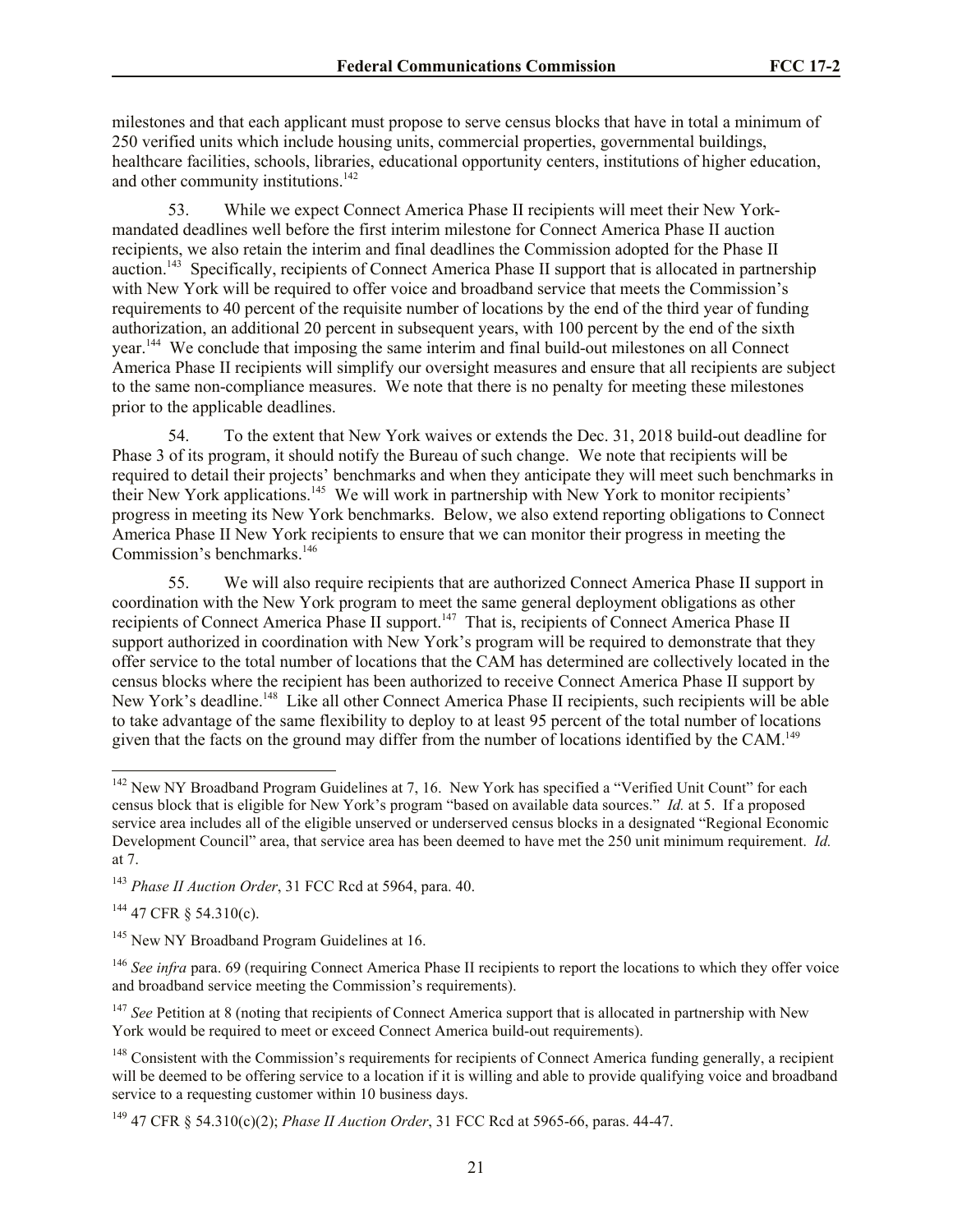Those recipients that serve less than 100 percent of the locations will be required to refund Connect America Phase II support based on the number of locations that remain unserved.<sup>150</sup>

56. We conclude that requiring recipients of Connect America Phase II support to demonstrate they offer service to the total number of locations identified by the CAM will ensure that the support is being used consistent with the goals of Connect America. For example, whereas New York has permitted its recipients to serve community anchor institutions with its support, the Commission indicated that it was not its intention that Connect America Phase II support be skewed to communities with community anchor institutions.<sup>151</sup> While we expect that Connect America Phase II recipients will serve community anchor institutions as they are deploying their networks to meet their obligations,<sup>152</sup> community anchor institutions are specifically excluded from the location totals that Connect America Phase II recipients must serve.<sup>153</sup> We also find that requiring all Connect America recipients to use the support for the same types of locations as recipients in other states will greatly simplify the Commission and USAC's oversight of Connect America funds and the monitoring of the progress of the various programs.

57. *Eligibility Requirements.* Consistent with the Commission's framework for long-form review in the Connect America Phase II auction, we direct the Bureau to closely review each New York winning bidder that is awarded support from New York in Connect America Phase II eligible areas to ensure that they are financially and technically qualified to meet the Commission's requirements.<sup>154</sup> We expect that bidders will meet the eligibility requirements we establish here before they are authorized to receive Connect America support and do not expect that the bidders will have a problem meeting these requirements within a reasonable timeframe. After this review is complete, we direct the Bureau to independently authorize each winning bidder to receive Connect America support if it determines the authorization is consistent with the public interest and in compliance with the requirements adopted in this Order.<sup>155</sup>

58. While New York has adopted a number of eligibility requirements that we believe are comparable and in some cases are more stringent than those the Commission has adopted for the Connect America Phase II auction, we conclude it is necessary to require entities to meet several specific federal eligibility requirements to align the eligibility requirements with those the Commission has adopted for the Connect America Phase II auction. The Commission adopted eligibility requirements for the Connect America Phase II auction to ensure that the recipients are able to meet the obligations of Connect America Phase II support so that the funds are used for their intended purpose. We believe that New York's eligibility requirements coupled with the additional requirements that we adopt here will provide the same assurance of bidders' ability to meet their obligations and will also safeguard Connect America support in the event the obligations are not met. Accordingly, although we waive the Commission's general application process for the Connect America Phase II auction to the extent described here,<sup>156</sup> bidders in

l

<sup>153</sup> *HUBB Public Notice*, 31 FCC Rcd at 12905.

<sup>154</sup> *See* New York Reply at 7 (stating that New York will "provide the Commission with any funding material submitted to the State by broadband providers prior to the award of [Connect America] funds so that the Commission can confirm that the proposal satisfies Commission requirements"). We note that the eligibility and reporting requirements that will apply to Connect America Phase II recipients are subject to approval by the Office of Management and Budget, as required by the Paperwork Reduction Act of 1995, Public Law 104-13 (44 U.S.C. §§ 3501-3520).

<sup>155</sup> 47 CFR § 54.310(d) ("An eligible telecommunications carrier will be advised by public notice when it is authorized to receive support. The public notice will detail how disbursements will be made.").

<sup>156</sup> 47 CFR § 54.315.

<sup>150</sup> *Phase II Auction Order*, 31 FCC Rcd at 5966, para. 45.

<sup>151</sup> *USF/ICC Transformation Order*, 26 FCC Rcd at 17728, para. 167 n.269.

<sup>152</sup> *Id.* at 17700-01, para. 102.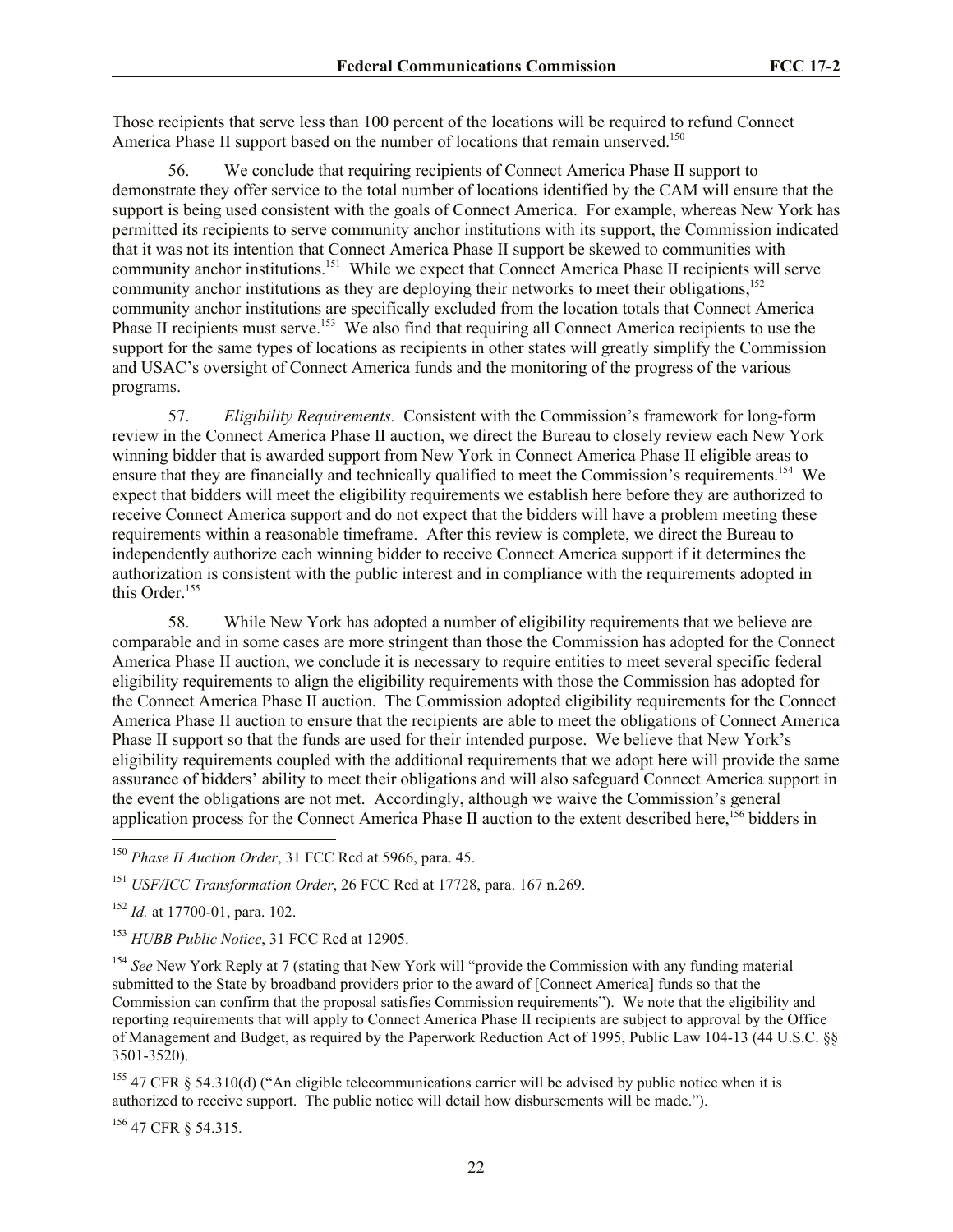the New York program will be required to demonstrate compliance with New York's eligibility requirements and the requirements we describe below before they are authorized to receive Connect America Phase II support. To the extent New York modifies its eligibility requirements for Phase 3 of its program, we require that it notify the Bureau so that the Bureau can determine whether the revised requirements are no less stringent than eligibility requirements the Commission has adopted for the Connect America Phase II auction.

59. First, like all recipients of universal service support, we will require all New York winning bidders to obtain an ETC designation before we authorize them to begin receiving Connect America support.<sup>157</sup> Like Connect America Phase II auction winning bidders, we will permit New York winning bidders to wait until after they have been announced as winning bidders by New York to obtain their ETC designation.<sup>158</sup> The Commission gave Connect America Phase II auction recipients 180 days from a public notice announcing them as winning bidders to obtain their ETC designation.<sup>159</sup> Given the shortened build-out timeframe for the New York program and the fact that the majority of the participants in the New York program will likely fall under New York's jurisdiction and will be designated as ETCs by New York, we expect New York will act swiftly on requests for ETC designations. We also note that the forbearance we granted Connect America Phase II bidders from the section  $214(e)(5)$  service area conformance requirement is applicable here.<sup>160</sup>

60. Second, we note that New York has set certain eligibility requirements to ensure that its recipients have the requisite financial and technical qualifications and experience to meet their obligations. We find that these requirements are generally comparable to the requirements the Commission imposed on Connect America Phase II bidders, and in some cases more stringent.<sup>161</sup> Accordingly, the Bureau will authorize New York winning bidders to receive Connect America Phase II support if they meet New York's eligibility requirements and they submit eligibility information that is consistent with the information required on the long-form application the Commission has adopted for the Phase II auction. The Bureau will not authorize any bidder to receive Connect America Phase II support until it is satisfied that the bidder has demonstrated eligibility that is consistent with the Commission's requirements for the Connect America Phase II auction.<sup>162</sup>

 $\overline{a}$ <sup>157</sup> 47 U.S.C. § 214(e). *See also* Petition at 8 (noting that carriers receiving Connect America support through the New York program would be required to obtain designation as ETCs). Like all ETCs, Connect America Phase II recipients are subject to Lifeline voice and broadband obligations. 47 CFR § 54.101; *Lifeline and Link Up Reform and Modernization et al.*, Third Report and Order, Further Report and Order, and Order on Reconsideration, 31 FCC Rcd 3962 (2016). Recipients of Connect America Phase II support will also have the obligation to place reasonably comparable bids on certain services through the E-rate program once this requirement has been fully implemented. *See* 47 CFR § 54.309(b); *Modernizing the E-rate Program for Schools and Libraries et al.*, Second Report and Order and Order on Reconsideration, 29 FCC Rcd 15538 (2014).

<sup>158</sup> 47 CFR § 54.310(e); *April 2014 Connect America Order*, 29 FCC Rcd at 7064-65, para. 43.

<sup>159</sup> 47 CFR § 54.315(b)(5); *Phase II Auction Order*, 31 FCC Rcd at 6002, para. 149.

<sup>&</sup>lt;sup>160</sup> 47 U.S.C. § 214(e)(5) ("In the case of an area served by a rural telephone company, 'service area' means such company's 'study area' unless and until the Commission and the States, after taking into account recommendations of a Federal-State Joint Board . . . establish a different definition of service area for such company."); *Phase II Auction Order*, 31 FCC Rcd at 6006-09, paras. 159-68 (granting forbearance from this process for Connect America Phase II bidders).

<sup>&</sup>lt;sup>161</sup> For example, we find that New York's requirement that the applicant must operate at least one wired or wireless network business with at least 500 customers is comparable to the Phase II auction requirement that a bidder must have operated a voice, broadband, and/or electric distribution or transmission network for at least two years. Moreover, New York's requirement that an applicant submit three years of audited financial statements, tax returns, and bond ratings if applicable is more stringent than the eligibility requirements for the Phase II auction. *See* 47 CFR § 54.315; New NY Broadband Program Guidelines at 17-19.

<sup>162</sup> *See* 47 CFR § 54.315.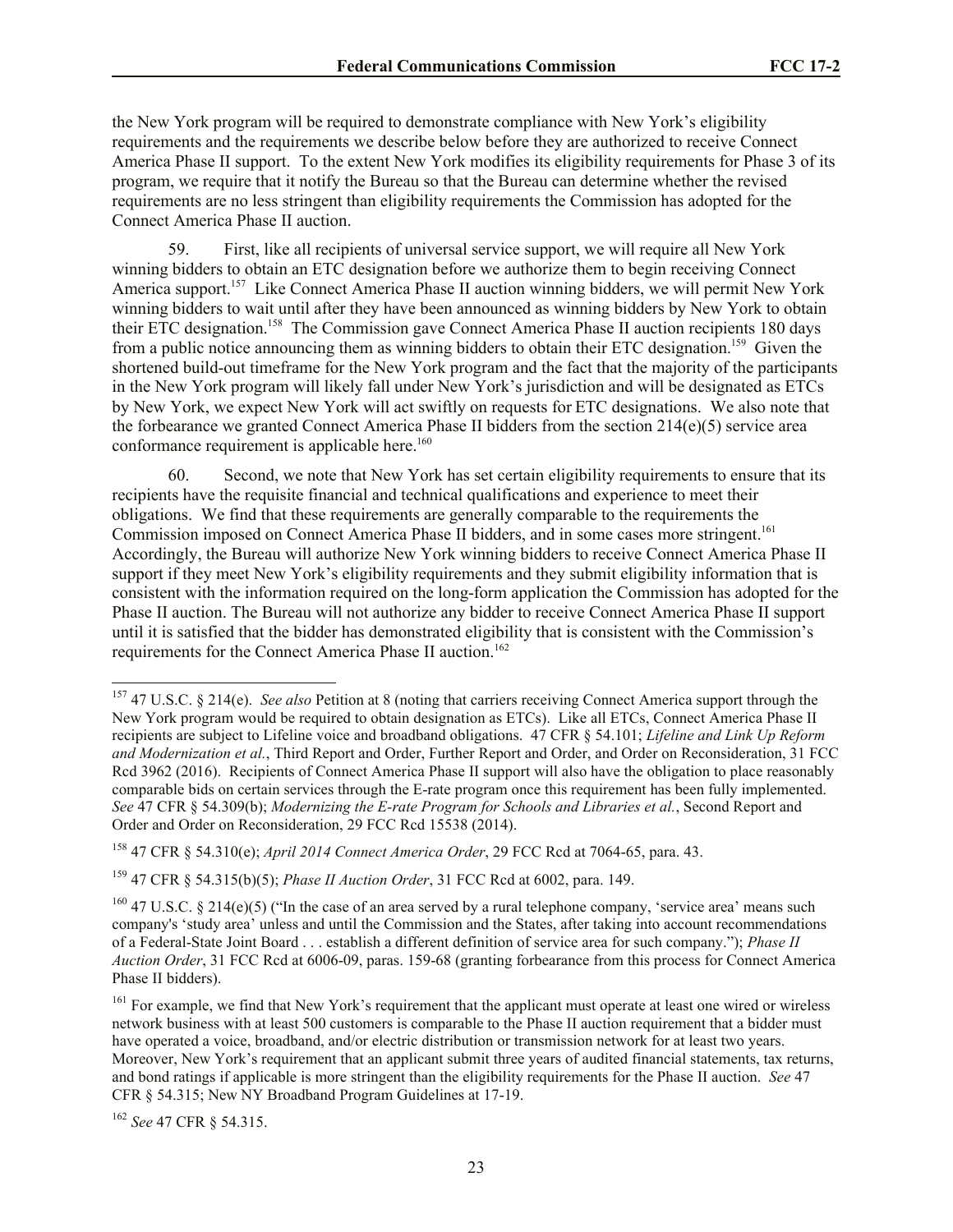61. New York does not use a two-step application process and instead requires its bidders file extensive documentation including information on their financial status, how they intend to fund their projects, and the technology they intend to use to meet their obligations.<sup>163</sup> We find that it would not serve the public interest to require New York bidders to submit short-form applications to the Commission so that the Commission can prequalify bidders.<sup>164</sup> Such an approach would delay New York's process.<sup>165</sup> Instead, we conclude the Commission will have a sufficient opportunity to raise any concerns with New York once the Bureau has reviewed bidders' New York applications and before winning bidders are announced.

62. Once New York has announced its winning bidders, those winning bidders will have 10 business days to submit a long-form application to the Commission that is consistent with the requirements the Commission has adopted for the Connect America Phase II auction.<sup>166</sup> This application must include certain ownership information,<sup>167</sup> a description of how the required construction will be funded,<sup>168</sup> a description of the technology and system design the applicant intends to use to deliver voice and broadband service accompanied by a network diagram certified by a professional engineer,<sup>169</sup> and certain certifications. These certifications include 1) a certification that the winning bidder is financially and technically qualified to meet the public interest obligations in each area for which it seeks support, 2) a certification that the applicant will meet the relevant public interest obligations, including the requirement it will offer service at rates that are equal or lower to the Commission's reasonable comparability benchmarks for fixed wireline services offered in urban areas, 3) a certification that the applicant will have available funds for all project costs that exceed the amount of Connect America support authorized by the Commission to be received for the first two years of its support term and that the applicant will comply with all program requirements, and 4) a certification that the party submitting the certifications is authorized to do so on behalf of the applicant.<sup>170</sup>

63. New York's requirement that bidders submit three years of audited financials is more rigorous than the requirement that certain Connect America Phase II auction bidders submit one year of audited financials.<sup>171</sup> Nevertheless, New York does provide an exception to the audited financial requirement for carriers that 1) submit a statement as to why such audited financial statements do not exist, 2) acknowledge that participation in the New York program will require the submission of audited financial statements, and 3) provide sufficient unaudited financial statements.<sup>172</sup> Given the Commission's emphasis on the importance of having the opportunity to review financials that have been independently

<sup>164</sup> *See* 47 CFR § 54.315(a).

l

<sup>165</sup> As noted above, the Commission would be required to obtain approval from the Office of Management and Budget pursuant to the Paperwork Reduction Act of 1995, Public Law 104-13 (44 U.S.C. §§ 3501-3520) before it could require bidders to submit short-form applications.

<sup>166</sup> 47 CFR § 54.315(b).

 $167$  47 CFR § 54.315(b)(2)(i) (citing 47 CFR § 1.2112).

<sup>168</sup> 47 CFR § 54.315(b)(2)(vi). This description must include financial projections that demonstrate the applicant can cover the necessary debt service payments over the life of the loan, if any. *Id.*

<sup>169</sup> 47 CFR § 54.315(b)(2)(iv). The professional engineer must certify that the network is capable of delivering, to at least 95 percent of the required number of locations, voice and broadband service that meets the requisite performance requirements. *Id.*

 $170$  47 CFR § 54.315(b)(2)(ii), (iii), (v), (vii).

<sup>172</sup> New NY Broadband Program Guidelines at 17-18.

<sup>163</sup> *See* New York, Program Questions: New NY Broadband Program Phase 2,

https://nysbroadband.ny.gov/sites/default/files/documents/new-ny-broadband/New-NY-Broadband-Program-Phase-2-Questions\_8-3.pdf (last visited Jan. 23, 2017).

<sup>&</sup>lt;sup>171</sup> See 47 CFR § 54.315(a)(7); New NY Broadband Program Guidelines at 17-18.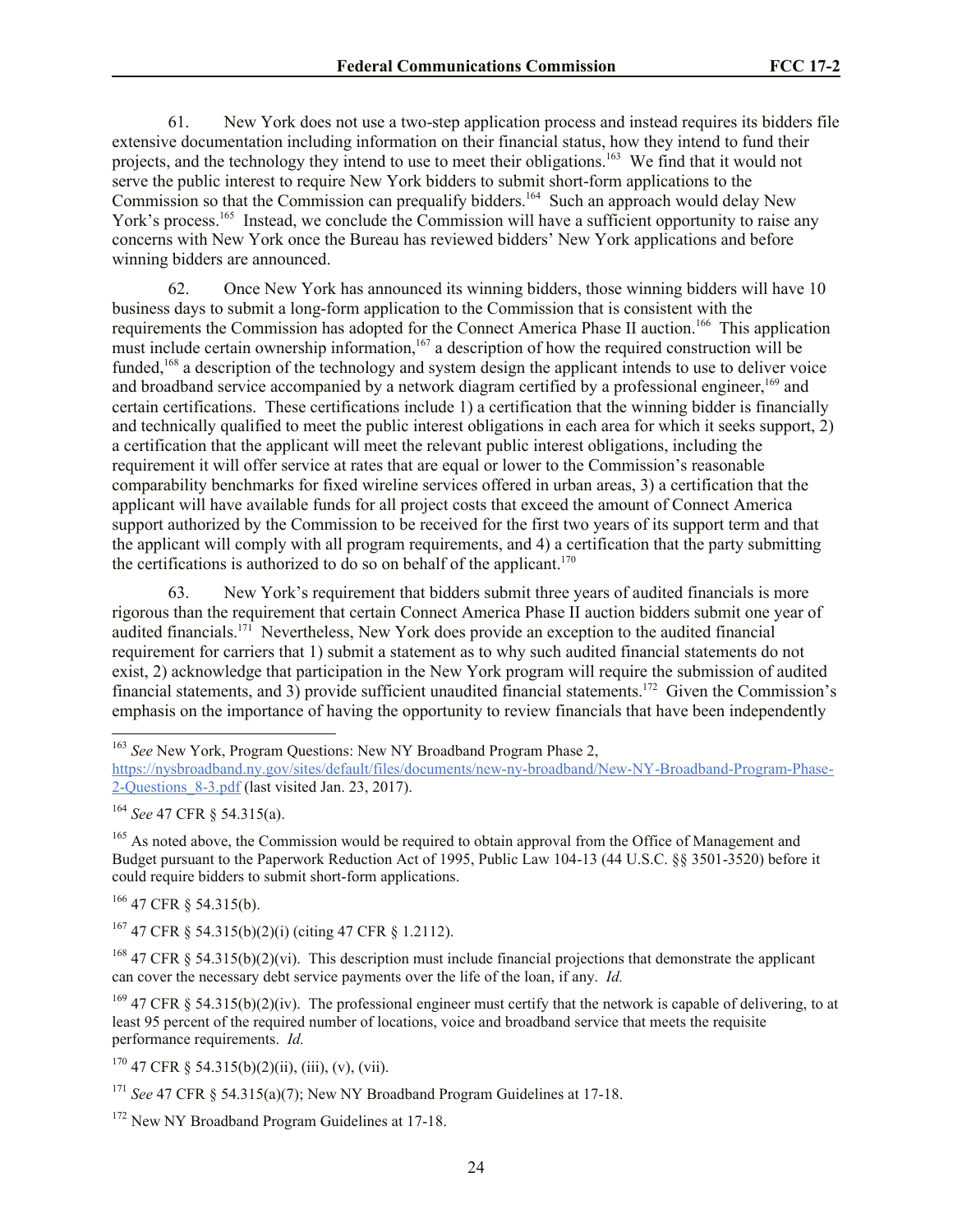audited before Connect America support is authorized, $173$  we will require any bidder that intends to receive Connect America support and that takes advantage of New York's exception to the three years audited statements requirement to submit audited financials from the prior fiscal year no later than 180 days after the public notice identifying them as a winning bidder and before we will authorize them to receive Connect America support. Entities that do not ultimately produce audited financial statements will be subject to a base forfeiture of \$50,000. This is consistent with the approach the Commission adopted for the Connect America Phase II auction.<sup>174</sup>

64. New York has also required its bidders to obtain a letter of credit in the amount of \$100,000 as a deposit that is submitted with their application and that must remain open until they enter into a security and grant disbursement agreement upon being named winning bidders.<sup>175</sup> While we conclude this arrangement offers sufficient protection against defaults during the application process and prior to authorization, we find that this arrangement does not offer sufficient protection of the Connect America Phase II funds after authorization. We note that the Commission will not be a party to the grant disbursement agreement and security agreement that the recipient enters into with New York and that these agreements protect only New York funds. For the Connect America Phase II auction, the Commission concluded that Connect America Phase II recipients must maintain an irrevocable stand-by letter of credit from a bank that meets specific eligibility requirements until the recipient has certified it has met its final build-out milestone and that build out has been verified.<sup>176</sup> The value of the letter of credit must cover all of the support that has been disbursed and will be disbursed in the coming year.<sup>177</sup> We conclude that for the same reasons expressed in the *Phase II Auction Order* and to ensure equal treatment of all Connect America Phase II competitive bidding recipients, such safeguards should be implemented here.<sup>178</sup>

65. Accordingly, before the Bureau authorizes New York winning bidders to receive Connect America Phase II support and not later than the deadline set by the Bureau, they must submit an irrevocable stand-by letter of credit and a letter of credit opinion letter that meets the requirements in the Phase II Auction Order.<sup>179</sup> The letter of credit must be at least equal to the first year of authorized support. Before the winning bidder can receive its next year's Connect America support, it must modify, renew, or obtain a new letter of credit to ensure it is valued at a minimum at the total amount of support that has already been disbursed plus the amount of support that is going to be provided in the next year. The recipient will be required to maintain an open and renewed letter of credit until it has certified that its build out is complete and USAC has verified the build out.

66. *Payments.* Once the Bureau has authorized a winning bidder to receive Connect America Phase II support, USAC will disburse the total support amount in equal monthly installments over a support term of 10 years.

67. We note that New York has required that applicants commit to offer service meeting New York's requirements for five years after they complete their project build out.<sup>180</sup> Similarly, we require

 $173$  *Id.* at 5983, para. 101 ("The need to ensure that every Phase II auction recipient is in good financial health is critical" and "the additional cost of obtaining audited financial statements is outweighed by the importance of assuring the financial health of Phase II auction recipients.").

<sup>174</sup> *Phase II Auction Order*, 31 FCC Rcd at 5983-95, paras. 102, 104-105.

<sup>&</sup>lt;sup>175</sup> New NY Broadband Program Guidelines at 20.

<sup>176</sup> 47 CFR § 54.315(c); *Phase II Auction Order*, 31 FCC Rcd at 5989-99, paras. 119-40.

<sup>177</sup> *Id.* at 5997, para. 135.

<sup>178</sup> *Phase II Auction Order*, 31 FCC Rcd at 5989-99, paras. 119-40.

<sup>179</sup> *See* 47 CFR § 54.315(c); *Phase II Auction Order*, 31 FCC Rcd at 5989-99, 6045-49, paras. 119-40, Appx. B.

<sup>&</sup>lt;sup>180</sup> New NY Broadband Program Guidelines at 16.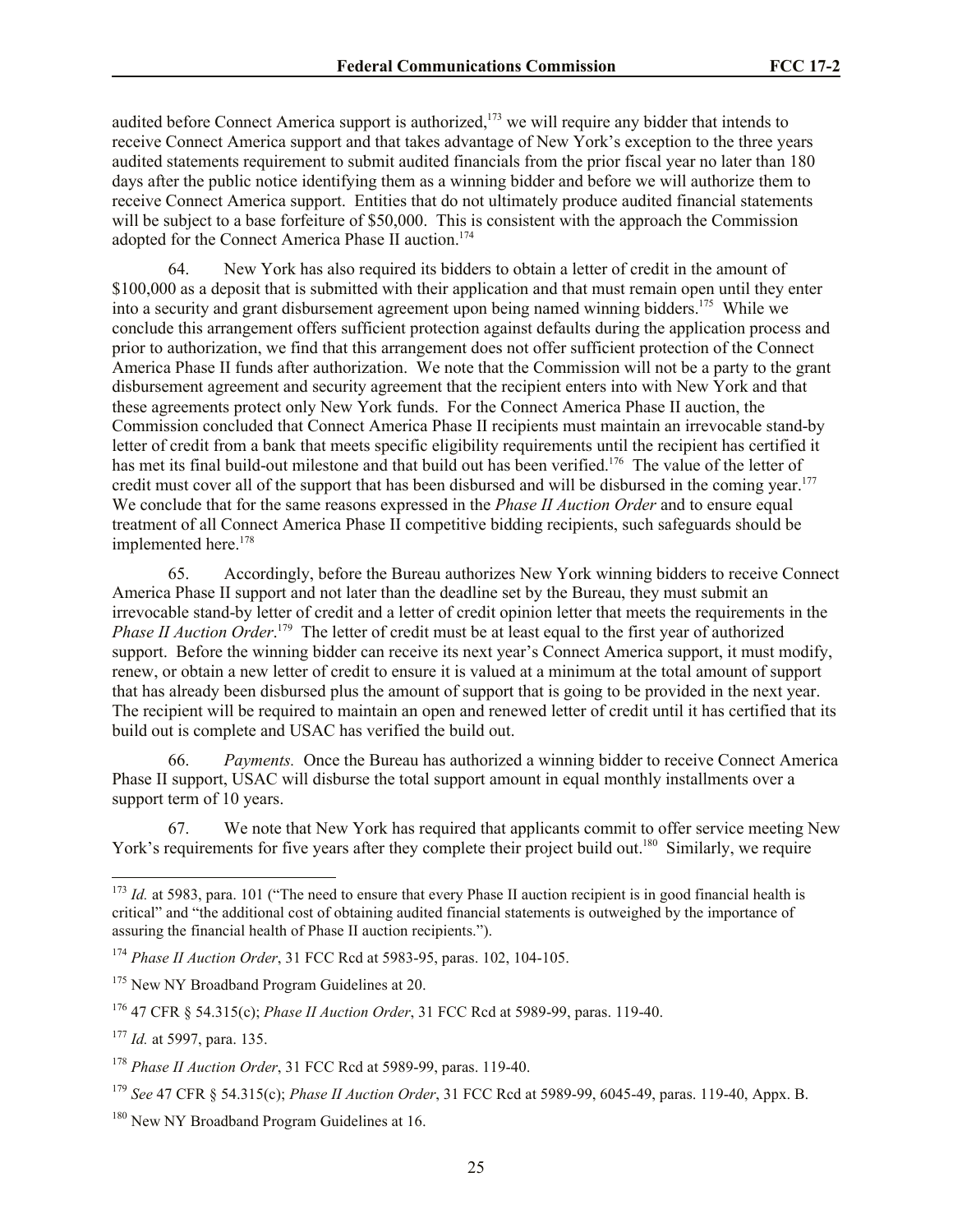that Connect America recipients certify that they are offering voice and broadband service that meets the requirements established by the Commission for the entire 10-year Connect America Phase II support term.<sup>181</sup> We also note that despite the restrictions New York has placed on the use of funding provided by the state,<sup>182</sup> recipients of Connect America support are permitted to use their Connect America support "for the provision, maintenance, and upgrading of facilities and services for which the support is intended," which includes operating expenses, as all high-cost recipients are permitted to do.<sup>183</sup> However, nothing we adopt here as prerequisites to being authorized to receive Connect America support precludes New York from disbursing its state support to selected bidders on its own terms.

68. *Oversight.* We conclude that it will serve the public interest to require recipients of Connect America Phase II support that is authorized in coordination with New York's broadband program to meet the same reporting obligations and non-compliance measures the Commission adopted for Connect America Phase II auction recipients.<sup>184</sup> The obligations will enhance our ability to monitor the use of Connect America support and ensure that it is being used for its intended purposes.

69. First, such recipients will be required to file on a recurring basis and by no later than the last business day of the second calendar month following each support year the number of locations and locational information where they are offering service meeting the requisite public interest obligations and identify the technology they are using to serve those locations.<sup>185</sup> Additionally, they will be required to demonstrate that they have met their build-out deadlines by submitting by the last business day of the second calendar month following the deadline a certification that they were offering broadband meeting the requisite public interest obligations to the required number of locations.<sup>186</sup> To the extent they do not meet their build-out deadline, the recipients will be subject to the potential support reductions and recovery actions pursuant to section 54.320 of the Commission's rules.<sup>187</sup> Similarly, in the event the recipient is unable to repay the Commission for any compliance gap by the required period of time after the build-out deadline, the Commission will initiate a draw on the letter of credit as described for Connect America Phase II auction recipients.<sup>188</sup>

70. Second, like all ETCs receiving Connect America support, such recipients will be required to submit annual reports pursuant to section 54.313 of the Commission's rules.<sup>189</sup> They will be required to submit the same information required of Connect America Phase II auction recipients.<sup>190</sup>

l

<sup>183</sup> *See* 47 CFR §§ 54.7, 54.314 (requiring a certification that support was used for its intended purpose).

<sup>184</sup> *See* Petition at 8 (noting that carriers receiving Connect America support through the New York program would be required to meet the Commission's Connect America reporting requirements); USTelecom Reply at 3 (noting the Connect America Phase II reporting requirements and certifications and stating that "[w]e assume a similar level of oversight would attach to any Federal [universal service] funding distributed by other than the Commission").

<sup>185</sup> 47 CFR § 54.316(a)(4). The support year starts on the anniversary date of authorization and ends 12 months from that date. For example, if an ETC is authorized to begin receiving Connect America Phase II support on Sept. 1, 2017, its first support year would end Aug. 31, 2018, and its first location list would be due Oct. 31, 2018.

 $186$  47 CFR  $\frac{1}{6}$  54.316(b)(4).

<sup>187</sup> 47 CFR § 54.320(d). Subsections (a)-(c) of 54.320 also apply to all Connect America recipients. 47 CFR §  $54.320(a)-(c)$ .

<sup>188</sup> *Phase II Auction Order*, 31 FCC Rcd at 6017-18, paras. 190-94.

<sup>189</sup> 47 CFR § 54.313.

<sup>190</sup> 47 CFR § 54.313(a) & (e)(2). Note that for the certification in section 54.313(e)(2)(iii), the recipients shall certify starting the July 1 after meeting their buildout deadline, that the Connect America Phase II-funded network

(continued….)

 $181$  47 CFR § 54.313(e)(2)(iii).

<sup>&</sup>lt;sup>182</sup> New NY Broadband Program Guidelines at Appx. C (listing eligible and ineligible expenses, including listing operating costs as ineligible).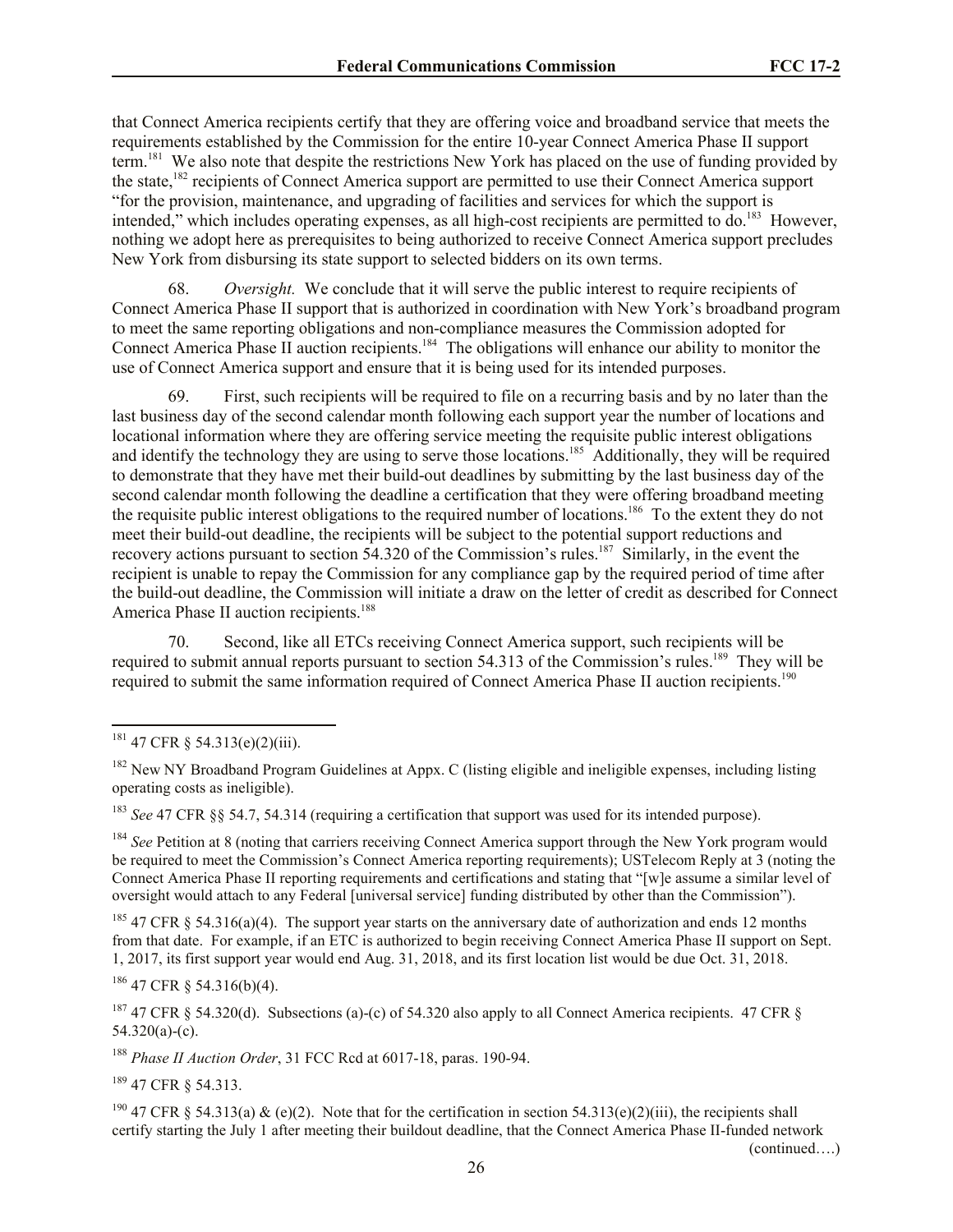Third, like all ETCs, the recipients will be required to have the New York Public Service Commission certify on their behalf by October 1st of each year that the high-cost support "was used in the preceding calendar year and will be used in the coming calendar year only for the provision, maintenance, and upgrading of facilities and services for which the support is intended."<sup>191</sup>

71. Finally, we note that to the extent any additional requirements are adopted for Connect America Phase II auction recipients, we reserve the right to impose those requirements on entities that are authorized to receive Connect America Phase II support in coordination with the New York broadband program.

#### **IV. ORDERING CLAUSES**

72. Accordingly, IT IS ORDERED, pursuant to the authority contained in sections 1, 2, 4(i), 5, 10, 201-206, 214, 218-220, 251, 252, 254, 256, 303(r), 332, 403, and 503 of the Communications Act of 1934, as amended, and section 706 of the Telecommunications Act of 1996, 47 U.S.C. §§ 151, 152, 154(i), 155, 160, 201-206, 214, 218-220, 251, 252, 254, 256, 303(r), 332, 403, 503, 1302, and sections 1.1 and 1.3 of the Commission's rules, 47 CFR §§ 1.1, 1.3 that the petition for waiver, filed by New York State on Oct. 12, 2016, IS GRANTED, subject to the conditions described herein.

73. IT IS FURTHER ORDERED that, pursuant to section 1.103(a) of the Commission's rules, 47 CFR § 1.103(a) this Order SHALL BE EFFECTIVE upon release, except for paragraphs 62-65 and 69-70 involving Paperwork Reduction Act burdens, which shall become effective immediately upon announcement in the Federal Register of Office of Management and Budget approval.

#### FEDERAL COMMUNICATIONS COMMISSION

Marlene H. Dortch **Secretary** Federal Communications Commission

(Continued from previous page)

that the Connect America Phase II recipient operated in the prior year meets the relevant performance requirements. 47 CFR § 54.313(e)(2)(iii).

 $191$  47 CFR § 54.314. Alternatively, if the ETC is designated by the Commission, it will be required to make this certification directly to the Commission. *Id.*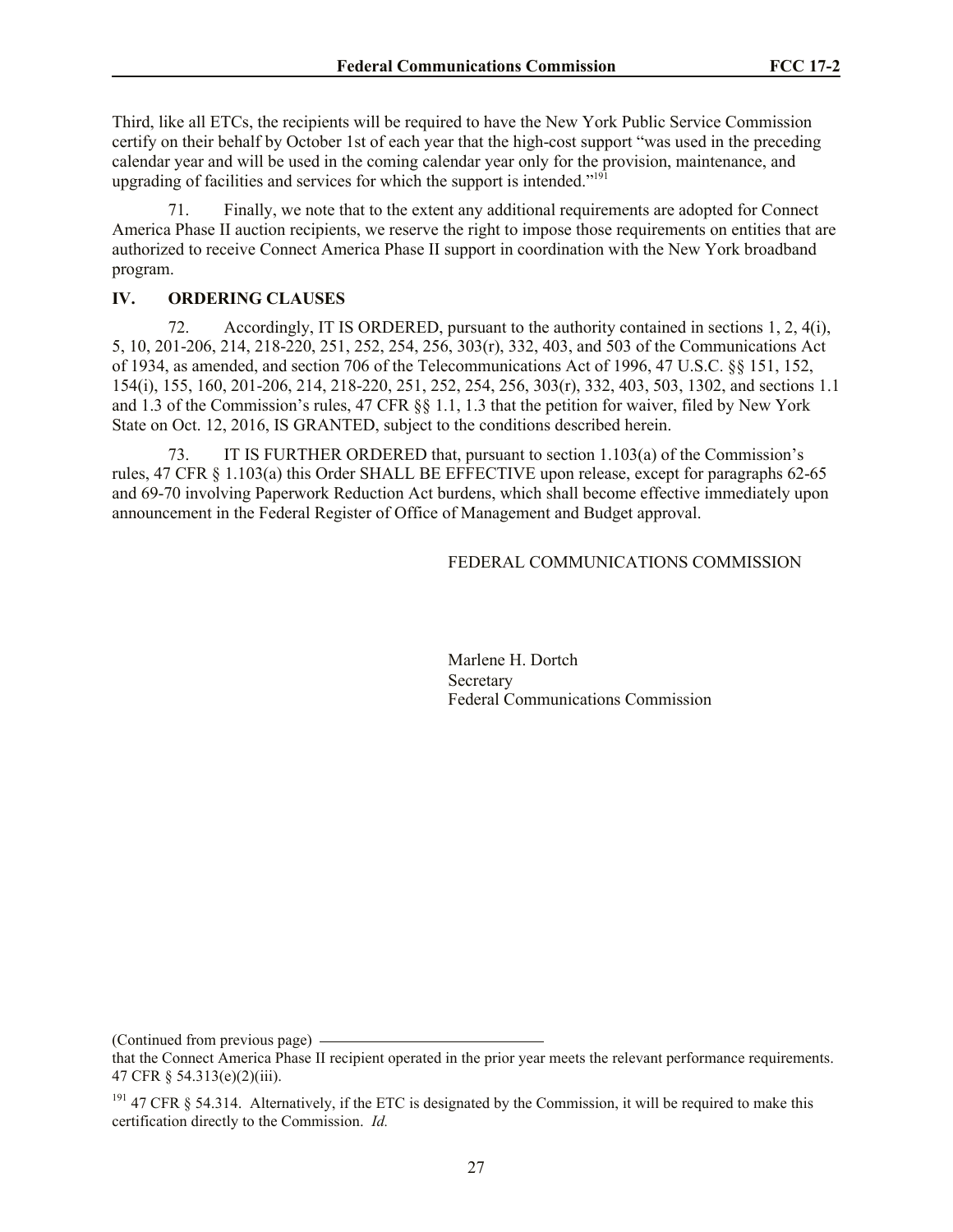#### **STATEMENT OF CHAIRMAN AJIT PAI**

### Re: *Connect America Fund; ETC Annual Reports and Certifications*, WC Docket Nos. 10-90, 14-58.

One of the most significant lessons I've learned during my time at the Federal Communications Commission is that there is a digital divide in this country—between those who have access to cuttingedge communications services and those who do not. As I stated in my first public remarks as Chairman, I believe one of the FCC's top priorities going forward should be to close that divide. I am committed to doing what I can to ensure that all Americans benefit from the bounty of the digital age.

Today, the FCC begins to deliver on that commitment. In the first week of the newly-constituted Commission, and in our first vote, we adopt measures to aid the deployment of broadband infrastructure to unserved areas of rural New York. Specifically, by granting New York State's petition for a waiver of the Connect America Phase II auction program rules, we take common-sense, fiscally responsible steps to coordinate funding between the federal Universal Service Fund and the state's New NY Broadband Program, which aims to "ensur[e that] all New Yorkers have access to high-speed internet." By helping to provide Internet access to tens of thousands of locations in rural New York, we take the first of many steps toward bringing digital opportunity to all Americans.

Essential to this result was close, bipartisan collaboration among many officials at the state and federal level. In particular, I am grateful to New York Governor Andrew Cuomo, Senator Charles Schumer, and Representative Chris Collins for working with me to ensure this federal-state partnership progressed from promise to paper. And I especially appreciate the hard work of the Commission's staff—specifically, Kris Monteith, Carol Mattey, Ryan Palmer, Alex Minard, Heidi Lankau, and Dana Zelman—and the New York State Broadband Program Office for working together to ensure a brighter future for rural New York .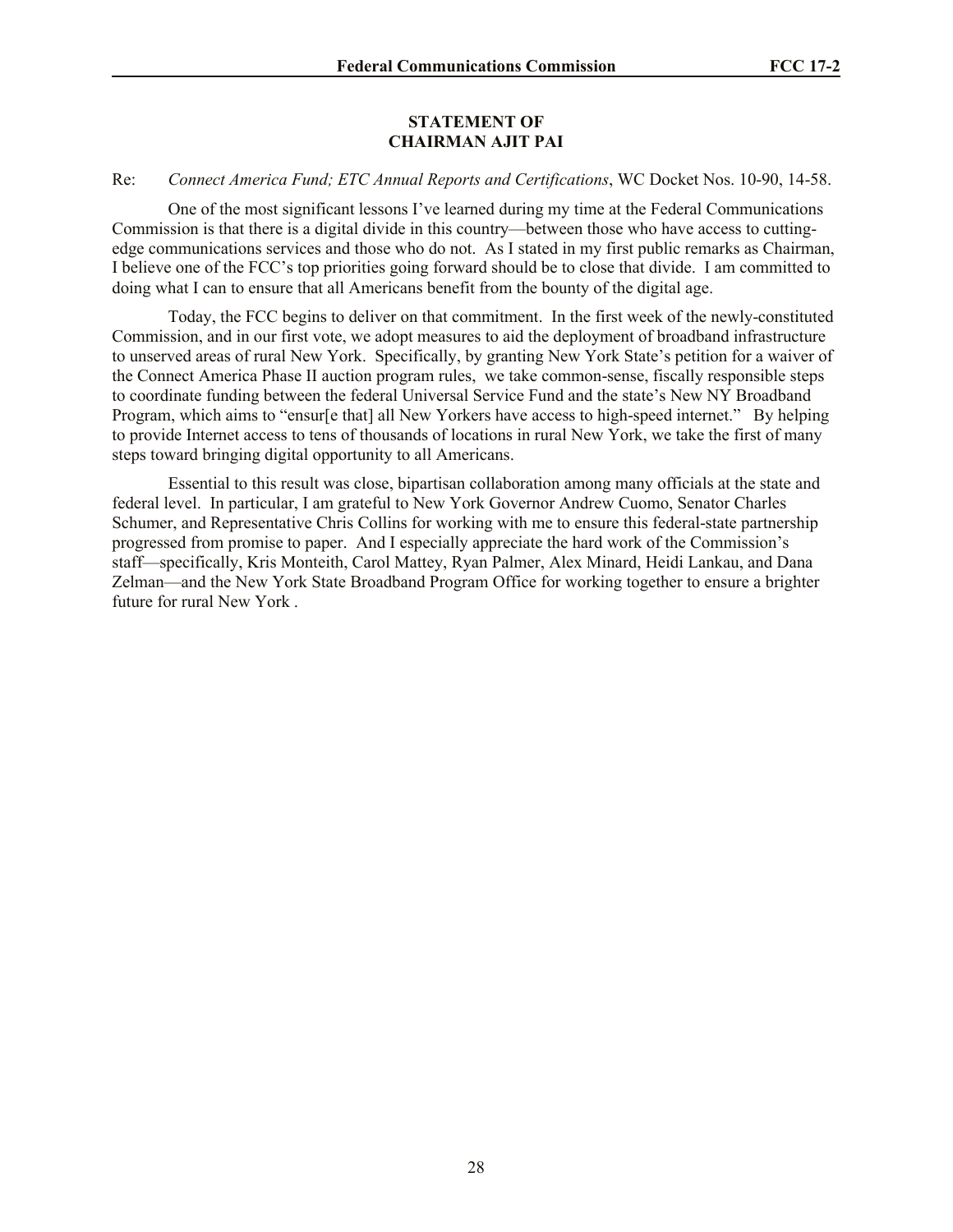#### **STATEMENT OF COMMISSIONER MICHAEL O'RIELLY APPROVING IN PART AND DISSENTING IN PART**

#### *Re: Connect America Fund, WC Docket No. 10-90; ETC Annual Reports and Certifications, WC Docket No. 14-58*

Over the past several years, the Commission has worked hard to reform the federal universal service high-cost program to ensure that funding for broadband deployment is spent as efficiently as possible and is targeted to unserved areas that are most in need of support. I have certainly dedicated a significant portion of my time to the subject and we still have much work to finish, including the Connect America Fund (CAF) Phase II, Mobility Fund Phase II, and the Remote Areas Fund. This must be done expeditiously, meaning substantial progress must be made this year. Thankfully, our orders during my time here have laid a solid foundation for completing these programs in a manner that maximizes broadband coverage across the Nation within our budget.

I commend New York and any other state willing to initiate its own program to spur broadband deployment in its jurisdiction. Yet, I am disappointed that the price of working with the state on this waiver request was to compromise on some of the sound policy decisions the FCC has achieved to date. While some see this as a block grant-like proposal, which I generally support in many contexts, this waiver request shouldn't be interpreted as such. These are federal USF dollars taken from ratepayers nationwide. They are not New York State funds, and we have the burden of deciding how best to allocate these scarce dollars, as well as the right to demand that they be spent wisely. We also shouldn't have been held captive by artificial deadlines that had a negative impact on the overall discussions.

The Commission expects that granting this petition will bring broadband to consumers sooner than the timetable for CAF Phase II. If achieved, that is a benefit, to be sure. In addition, I am pleased that New York will now adjust its program to ensure that all companies can compete for funding at the same time and in a technology-neutral manner, although I still have worries that the preferences will unfairly tilt against non-fiber providers. To be clear, I will carefully examine it to ensure that there are no restrictions or preferences that would unreasonably favor or disfavor any particular technology. I also take seriously the idea that the Commission reserves the right to review New York's filing, and I commend Chairman Pai for his willingness to commit to pull the plug on this whole effort if it is not consistent with our universal service objectives. For these reasons, I am able to approve in part.

At the same time, I am concerned that the funding will not be used as efficiently as possible. It should not be lost on everyone that New York is one of the states that diverts 9-1-1 fees collected to other non-related purposes, as is noted in the Commission's recent report on the subject.<sup>192</sup> We should have received assurances that New York would cease this disgraceful practice. It certainly is one of the reasons that I have reservations about the representations made by the State.

Substantively, without the assurances of a multi-round reverse auction or scarcity to drive down bids, our funding could be used in combination with New York's funding to overpay for deployment in some areas, perhaps well over our reserve price, leaving other areas without service. That means the Commission could be left with more areas that we need to include in our Remote Areas Fund. Moreover, it is highly likely that carving New York out of the CAF II reverse auction means that some funding that might otherwise have flowed to high-cost portions of other states will be used for less efficient purposes

<sup>&</sup>lt;sup>192</sup> Eighth Annual Report to Congress on State Collection and Distribution of 911 and Enhanced 911 Fees and Charges for the Period January 1, 2015 To December 31, 2015, DA-17-61 (rel. Dec. 30, 2016), http://transition.fcc.gov/Daily\_Releases/Daily\_Business/2017/db0113/DA-17-61A2.pdf.